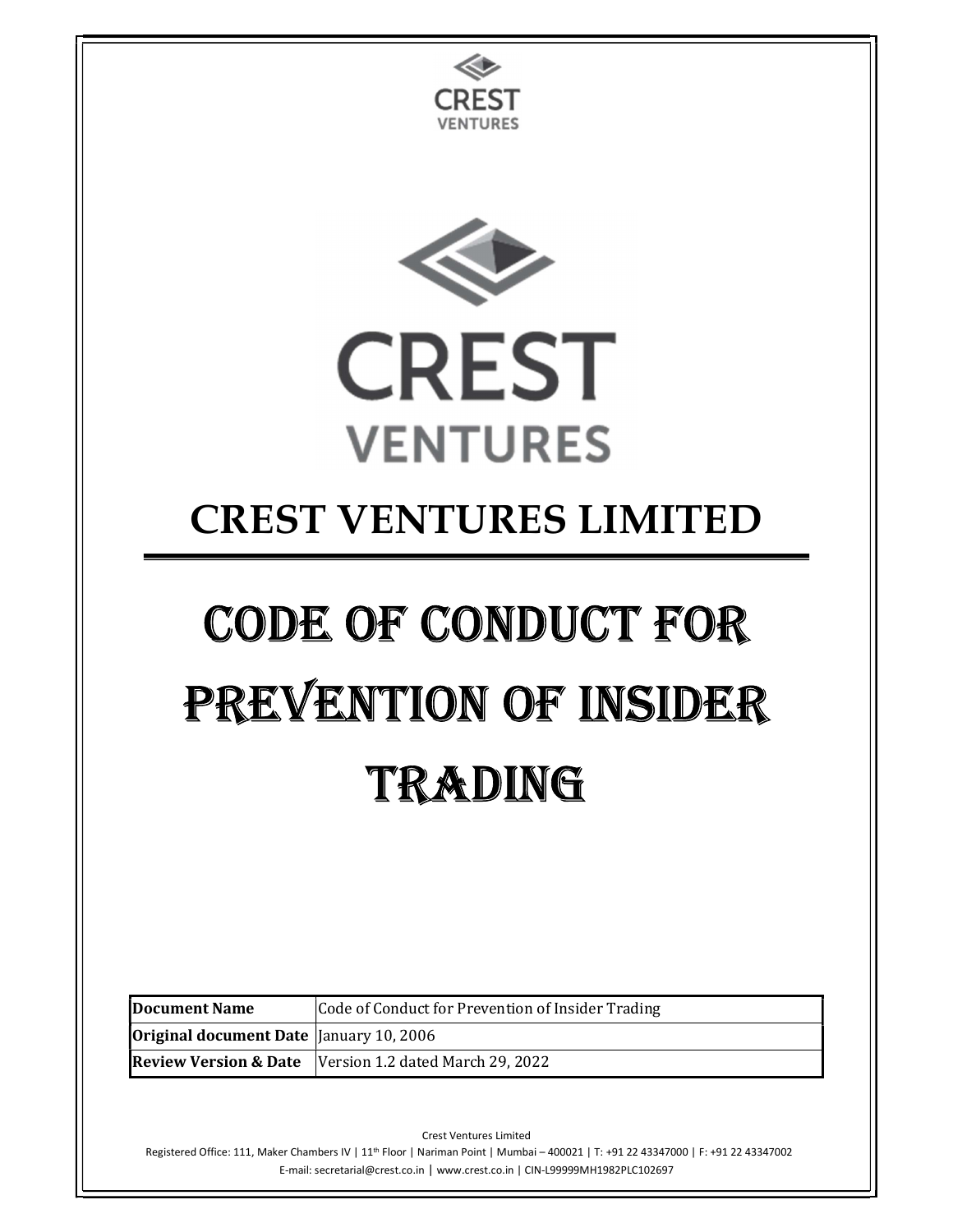

**† Contents \*** 

- 1. Introduction and applicability
- 2. Definitions
- 3. Protocol and Trading Restrictions applicable to Covered Persons
- 4. Trades that may be permitted during the Trading Window Closure Period
- 5. The Process of bringing in Covered Persons on sensitive transactions
- 6. Additional Trading restrictions applicable to Designated Persons
- 7. Reporting Requirements applicable to Designated Persons
- 8. Penalty for Contravention of the Code
- 9. Compliance Officer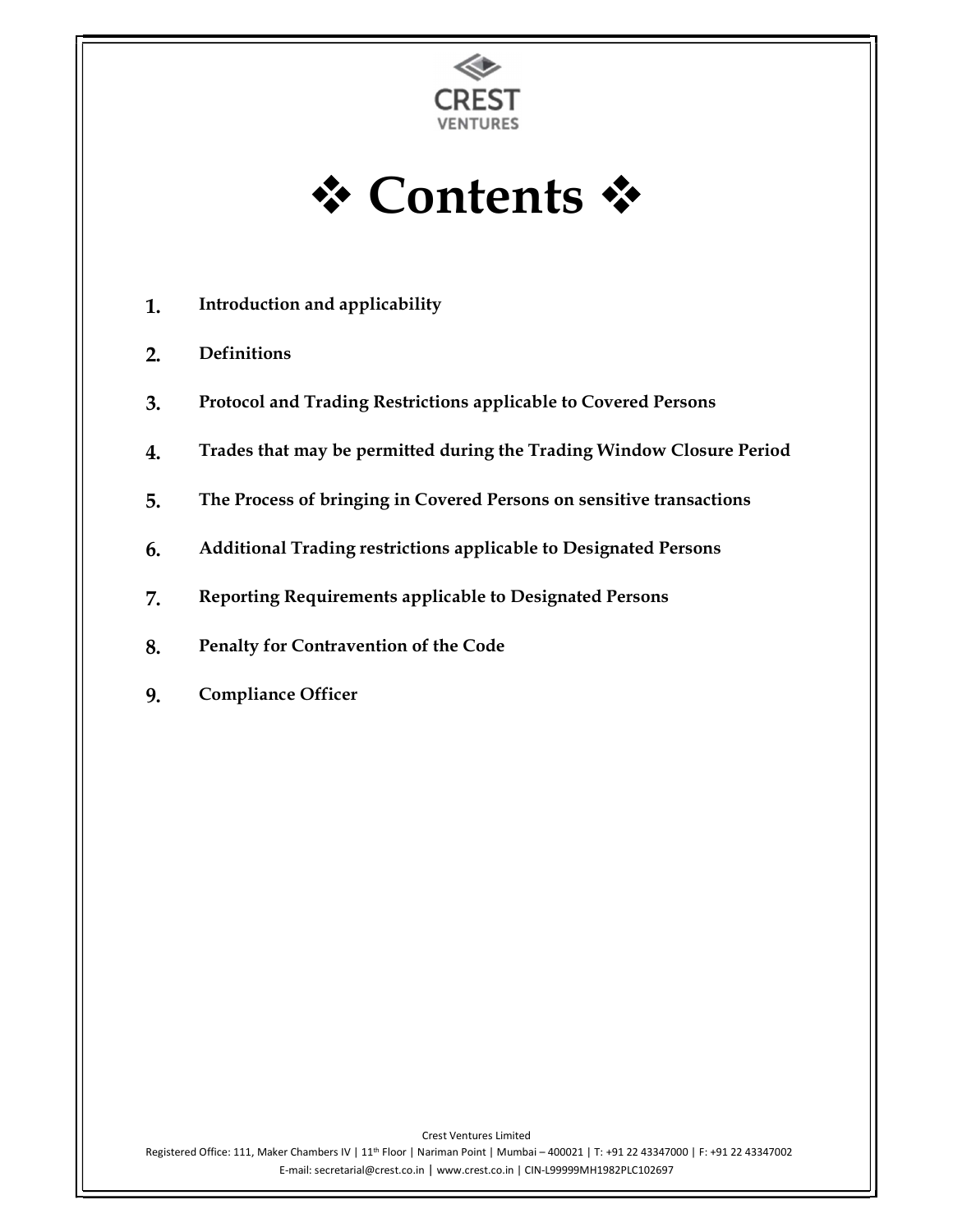

# Code of ConduCt for Prevention of insider **TRADING**

#### Introduction:

Securities Exchange Board of India (SEBI) vide its SEBI (Prohibition of Insider Trading) Regulations, 2015 (Insider Trading Regulations) and the Ministry of Corporate Affairs through the Companies Act, 2013, has laid down provisions to prevent Insider Trading. Employees, including Directors and KMP, should be aware that if they possess inside information regarding the Company they work for, they must completely refrain from trading or advising anybody to trade in the Securities of that Company during the time such information remains unpublished, as this is classified as 'Insider Trading' and is a punishable offence. The penalty for violating this requirement includes ban from trading in the stock market, payment of market price of Securities which have been traded in violation of these requirements and criminal prosecution (i.e. imprisonment up to 10 years and/or fine up to Rs. 25 crores or three times the amount of profits made out of insider trading, whichever is higher.). (Ref: SEBI (Prohibition of Insider Trading) Guidelines, 2015, as amended up to date; SEBI Act, 1992 and Companies Act, 2013).

#### About this Code of Conduct

One of the rules prescribed by SEBI for preventing Insider Trading is that the Board of Directors of every listed company should formulate and adopt a Code of Conduct to regulate, monitor and report trading by its Covered Persons. The Code adopted by the Company should adhere as closely as possible to the Model Code specified in Schedule B of the Insider Trading Regulations without diluting it in any manner and companies must ensure compliance of the same. The Code of Conduct contained herein is framed in compliance with the aforesaid requirement of SEBI (Prohibition of Insider Trading) Regulations, 2015 and provisions of the Companies Act, 2013. This Code of Conduct supersedes and replaces any previous Codes of Conduct on Prevention of Insider Trading, whether express or implied, in full. This Code of Conduct pertains solely to Prevention of Insider Trading and does not purport to be a general Code of Conduct for employees in respect of other matters.

#### 1) Introduction and applicability

- a) This Code may be called the "Crest's Code of Conduct for Prevention of Insider Trading".
- b) This Code is framed pursuant to the provisions of Regulation 9(1) of the SEBI (Prohibition of Insider Trading) Regulations, 2015 and provisions of the Companies Act, 2013.

Crest Ventures Limited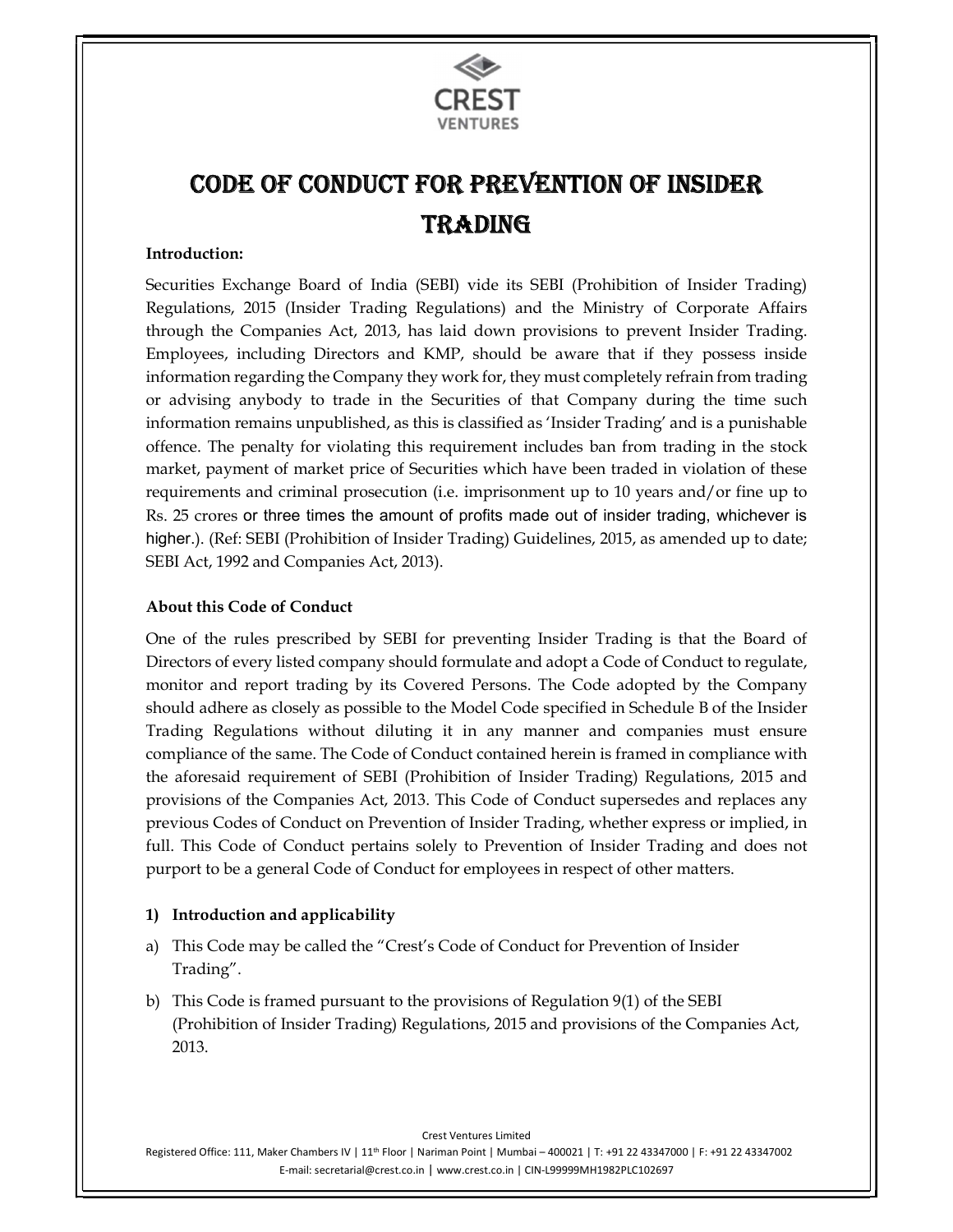

- c) The Code shall be applicable to Covered Persons i.e.
	- a. Designated Persons of Crest Group; and
	- b. Employees of statutory and internal audit firms that are part of the audit team for Crest's audit;
	- c. Directors, partners, proprietors, employees and other persons of legal, accountancy, banking, brokerage, printing firms and other professional / consultants/ vendors, Analysts, Merchant bankers having access to Unpublished Price Sensitive information.
	- d. Persons Deemed as Covered Persons.

#### 2) Definitions

- a) "Act" means the Securities and Exchange Board of India Act, 1992.
- b) "Board" means the Board of Directors of Crest Ventures Limited.
- c) "Code" means the Crest's Code of Conduct for Prevention of Insider Trading.
- d) "Company" means Crest Ventures Limited.
- e) "Compliance Officer" means the Company Secretary or such senior officer who may be appointed by the Board of Directors as the Compliance Officer. The Compliance Officer shall report directly to the Audit Committee on the matters in relation to the Insider Trading.
- f) 'Covered Person' includes:
	- i. Designated Persons of Crest's Group; and
	- ii. Employees of statutory and internal audit firms that are part of the audit team for Crest's audit;
- iii. Directors, partners, proprietors, employees and other persons of legal, accountancy, banking, brokerage, printing firms and other professional / consultants/ vendors firms, Analysts, Merchant bankers having access to Unpublished Price Sensitive information.
- iv. Deemed to be Covered Persons.

Explanation I: for the purpose of this code, the following shall be deemed to be covered persons under the code unless it is established that the covered person is not connected with the deemed covered person:

a. An immediate relative of the Covered Persons under (ii), (iii) and (iv);

b. A holding company or associate company or subsidiary company of the nonindividual covered persons;

Crest Ventures Limited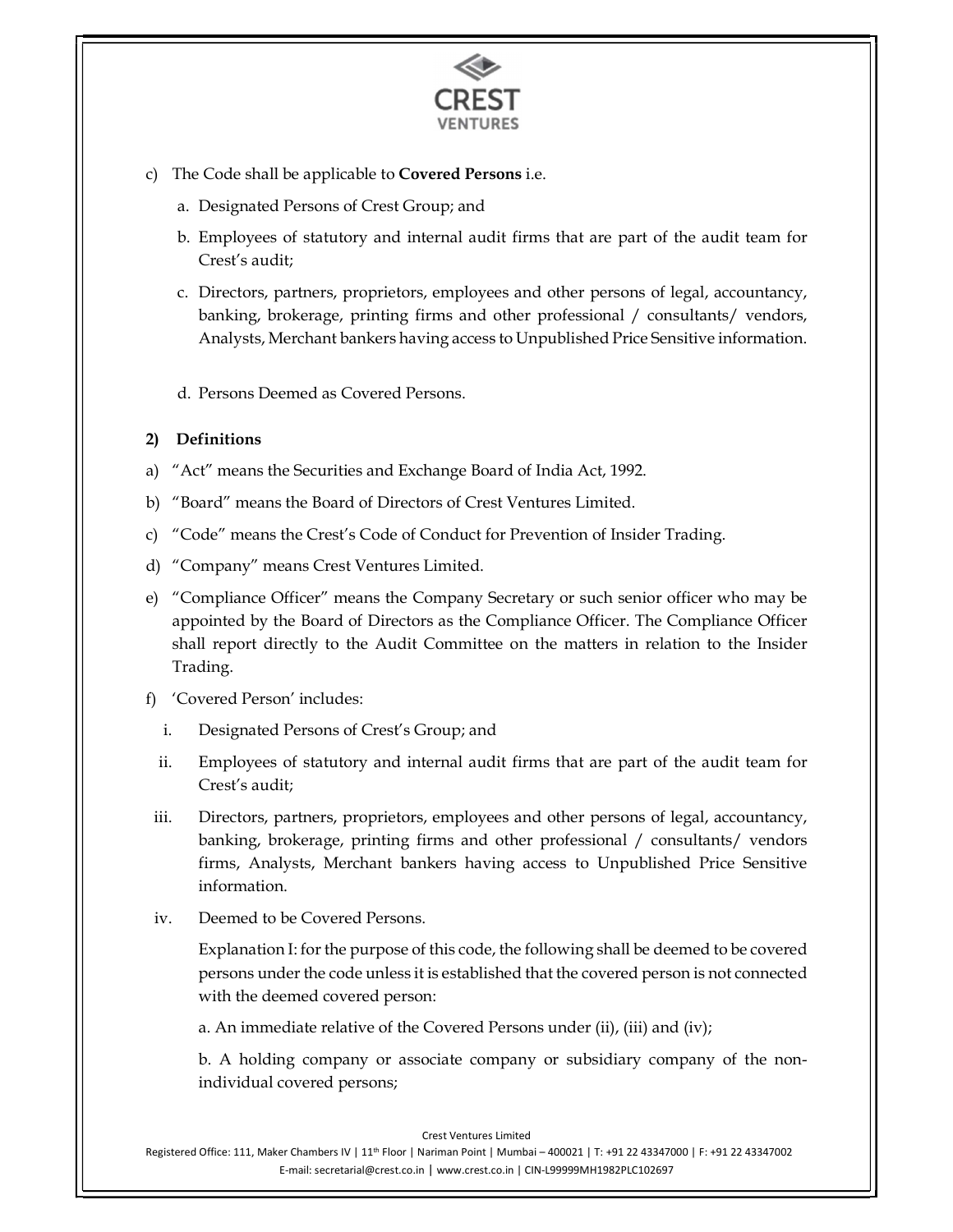

c. A banker of the company.

d. A concern, firm, trust, Hindu Undivided Family, Company or association of persons wherein a director of a company or his immediate relative or banker of the company, has more than 10 % of the holding or interest.

Explanation II: whenever there is an event triggering compliance to the provisions of the Code by the deemed covered persons, the responsibility of ensuring compliance with this Code is on such covered person to whom the deemed covered person is associated.

Explanation II: Any person who is or has during the six months prior to trading in securities of the Company has been associated with a Company, directly or indirectly, in any capacity including by reason of frequent communication with its officers or by being in any contractual, fiduciary or employment relationship or by being a director, officer or an employee of the company or holds any position including a professional or business relationship between himself and the Company whether temporary or permanent, that allows such person, directly or indirectly, access to unpublished price sensitive information or is reasonably expected to

- g) "Designated Person" means
	- a) Promoters of the Company
	- b) Directors of the Company
	- c) CFO of the Company and its Material Subsidiaries
	- d) Employees upto two level below the Chief Executive officer of the Company and its material subsidiaries
	- e) Key Managerial Personnel
	- f) All designated employees of the across the Group having/likely to gave access to UPSI; and
	- g) Immediate relatives of the above.
- h) "Immediate Relative" means the spouse of a person and includes parent, sibling, and child of such person or of the spouse, any of whom is either dependent financially on such person, or consults such person in taking decisions relating to trading in Securities.
- i) "Insider" means Covered Persons or persons who is in possession of or having access to Unpublished Price Sensitive Information.
- j) "Trading" means and includes subscribing, buying, selling, trading or agreeing to subscribe, buy, sell, deal in any Securities, and "trade" shall be construed accordingly. Trading includes trading in Securities. Trading in Securities shall also include Forward Trading in the Securities of the Company, Holding Company and its Subsidiaries.
- k) "Trading Day" means a day on which the recognized stock exchanges are open for trading.

Crest Ventures Limited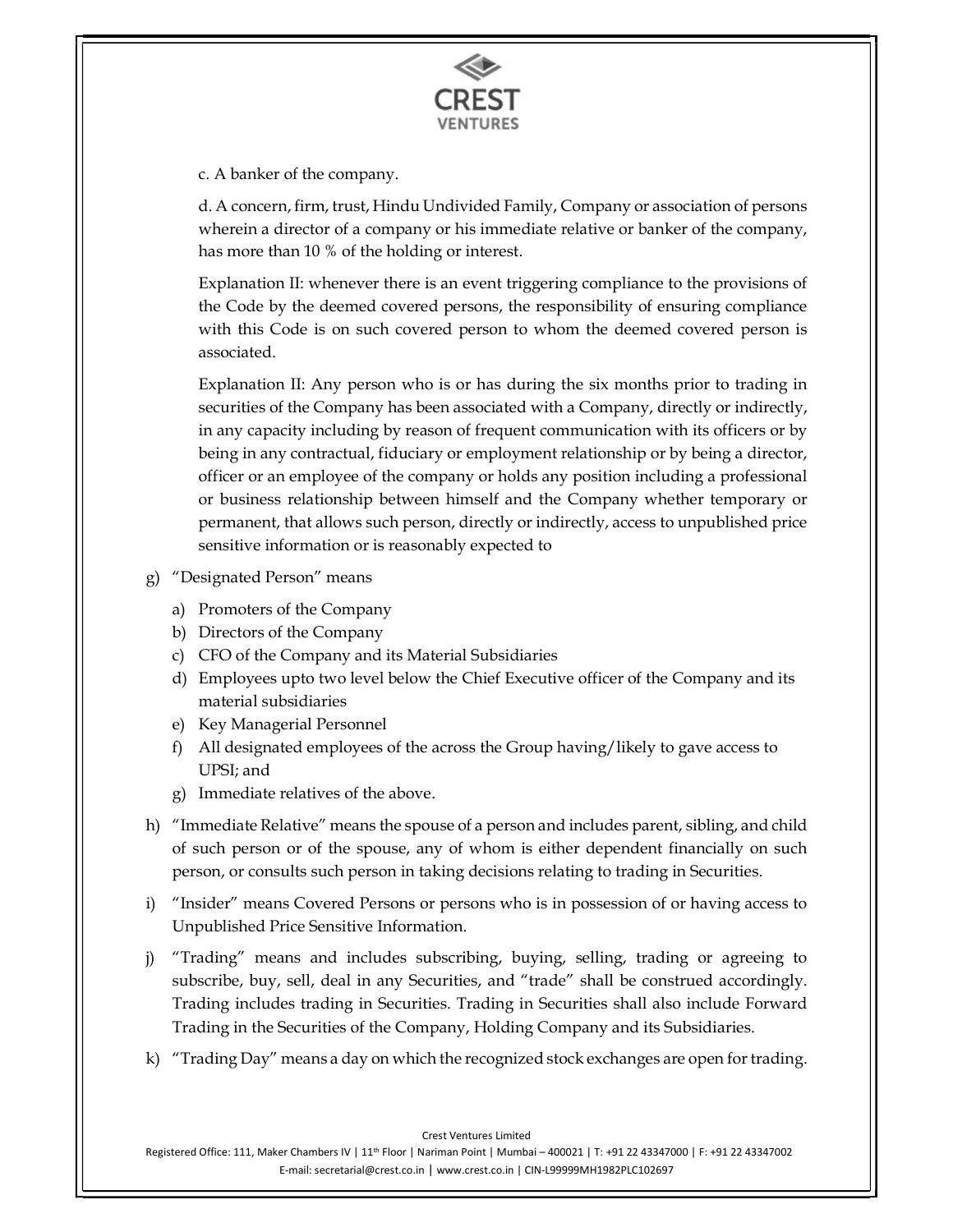

- l) "Group" means the Crest's Group and includes all direct and indirect subsidiaries of the Company and other entities treated as part of the Crest's Group from time to time.
- m) "Group" means the Crest's Group and includes all direct and indirect subsidiaries of the Company and other entities treated as part of the Crest's Group from time to time. information of the Company including the unpublished price sensitive information about the Securities of the Company.
- o) "Insider Trading "means trade in Securities by any Insider;
- p) "Key Managerial Personnel (KMP)" shall be as defined under the provisions of the Companies Act, 2013 and the Rules made thereunder.
- q) "Material financial Relationship" means a relationship in which one person is a recipient of any kind of payment such as by way of a loan or gift during the immediately preceding twelve months, equivalent to at least 25% of such payer's annual income but shall exclude relationships in which the payment is based on arm's length transactions
- r) "Trading Plan" shall mean the Trading Plan as allowed under the SEBI (Prohibition of Insider Trading) Regulations, 2015.
- s) "Unpublished Price Sensitive Information or UPSI" means any information, relating to the Company or its Securities, listed or proposed to be listed directly or indirectly, that is not generally available, which upon becoming generally available is likely to materially affect the price of the Securities and shall, ordinarily include, but not restricted to, information relating to the following:
	- (i) Financial results;
	- (ii) Dividends;
	- (iii) Change in capital structure;
	- (iv) Mergers, de-mergers, acquisitions, de-listing , disposals and expansion of business and such other transactions; and
	- (v) Changes in key managerial personnel;
- t) "Generally Available Information" means information that is accessible to the public on a non- discriminatory basis. Information published on the website of a Stock Exchange, would ordinarily be considered as generally available.
- u) "Securities" includes the equity shares of the Company or such other Securities as may be issued by the Company and listed on the Stock Exchanges in India.
- v) All other expressions unless defined herein shall have the same meaning as have been assigned to them under the Act or the SEBI (Prohibition of Insider Trading) Regulations, 2015 or the Companies Act, 2013, or any statutory modification or re-enactment thereto, as the case may be.

#### Crest Ventures Limited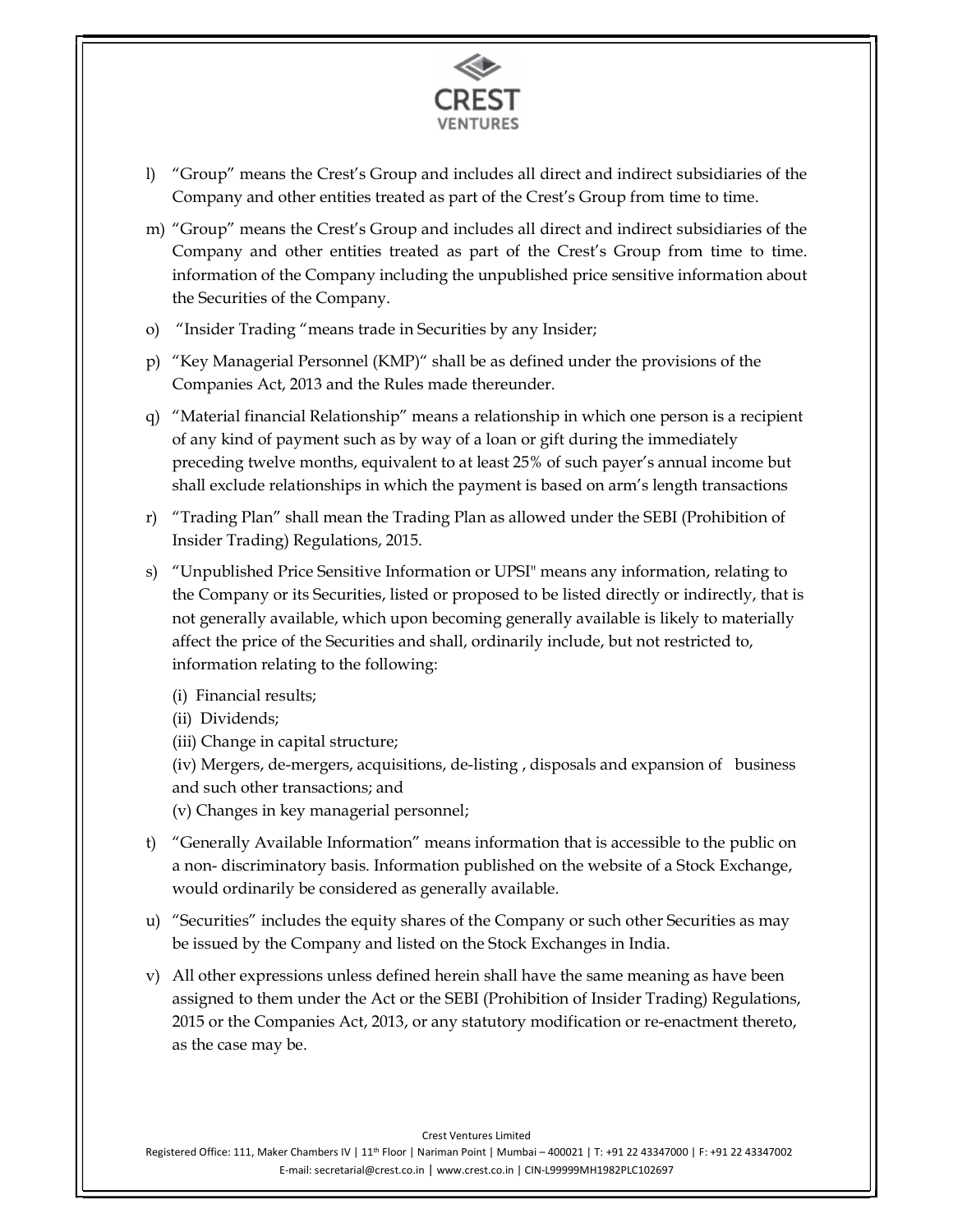

#### 3) Protocol and Trading Restrictions applicable to Covered Persons

a) Covered Persons shall maintain the confidentiality of all Unpublished Price Sensitive Information and shall not pass on such information to any other person, including other covered persons, directly or indirectly, including but not limited to making recommendation for the purchase or sale of Securities of the Company, except where such communication is in furtherance of legitimate purposes, performance of duties or discharge of legal obligations. The Legitimate Purpose shall be as specified in the Code of Fair Disclosures and Conduct.

Provided further that any person in receipt of UPSI pursuant to legitimate purpose shall be considered as an Insider and due notice shall be given by the Covered Persons disclosing the UPSI to maintain confidentiality of such UPSI.

- b) Unpublished Price Sensitive Information (UPSI) shall be handled on a 'need to know' basis, which means that it shall be disclosed only to those persons who need the information to discharge their duty or of legal obligations. Files containing UPSI shall be kept secure.
- c) In case a Covered Person or any other person notices any leak of UPSI/ suspects leak of UPSI, a complaint may be raised under the Whistle-blower Policy and same shall be investigated as per the Whistleblower process.
- d) Designated Persons shall disclose Names and Permanent Account Number, or any other identifier authorized by law of the following persons to the Company on an annual basis within 30 days from the end of the financial year. In case of any changes in such information, the Designated Person shall inform the Company of such change promptly:

a) Immediate Relatives

b) persons with whom such Designated Person(s) shares a Material Financial Relationship c) Phone numbers including mobile numbers which are used by the above persons

In addition, the names of educational institutions from which designated persons have graduated and names of their past employers shall also be disclosed on a one-time basis to the Company.

- e) Covered Persons shall not trade in the Securities of the Company or counsel any person to trade in the Securities of the Company while in possession of UPSI. If covered persons had traded securities in possession of the UPSI, such trades will be presumed to have been motivated by the knowledge and awareness of such information in his possession.
- f) Restriction on communication of UPSI is not applicable in case of open offer under SEBI and any amendments thereto and in case of any other transaction where the Board of Directors of the Company is of the opinion such sharing of such information is in the best interest of the Company. Such information should be made public at least two trading days before the proposed transaction.

Crest Ventures Limited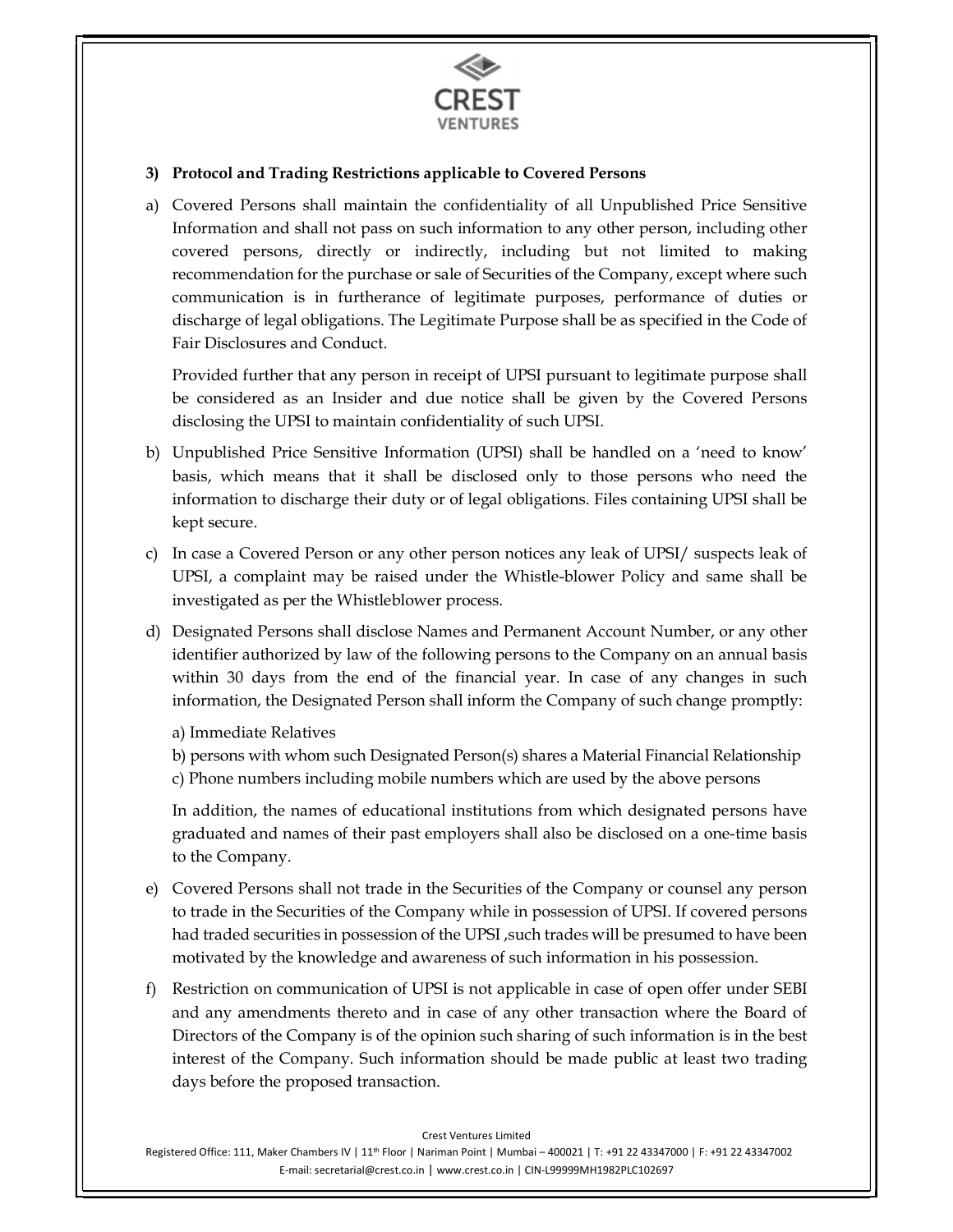

- g) Designated Persons may trade in the Securities of the Company only when the Trading Window is open and if they do not possess UPSI at the time of trading. This, however, does not prevent employees from exercising their stock options during the time the Trading Window is closed, although, the shares obtained on exercise of options cannot be traded in any manner during the time the Trading Window is closed or when the employee is in possession of Unpublished Price Sensitive Information.
- h) Covered Persons, perpetually in possession of UPSI, may formulate a Trading Plan for a minimum period of 12 months period in advance, specifying the value of Securities or number of Securities to be invested or divested with specific dates or specific time intervals. Such Trading Plan needs to be approved by the Compliance Officer in the format specified in **Annexure III** and the approved plan needs to be notified to the Stock Exchanges on which the Securities of the Company are listed. Trading Plan once approved shall be considered irrevocable and to be implemented mandatorily. Such approved Trading Plan should be reported to the Board at its next meeting. Trading under the approved Trading Plan shall not be commenced earlier than 6 months from the public disclosure of Plan by the Compliance officer.
- i) As regards such Covered Persons who have opted for Trading Plan, the trading window shall be closed from the  $1<sup>st</sup>$  day of the last month of the financial quarter for which the financial results are required to be announced till the 2nd trading day after the announcement of the such financial results.
- j) As regards the other Designated Employees, the Trading Window shall be closed, interalia, from the  $23<sup>rd</sup>$  day of the last month in the financial quarter and shall open 48 hours after the announcement of financial results for that quarter.
- k) The Trading Window may also be closed at other times when the Price Sensitive Information remains unpublished.
- l) The gap between the clearance of accounts by the Audit Committee and the Board Meeting shall be as narrow as possible and preferably on the same day to avoid leakage of Unpublished Price Sensitive Information.
- m) Designated Persons who wish to trade in the Company's Securities, when the trading window is open, where the value of the proposed trade(s), taken together with the value of trade(s) executed over a calendar quarter, is likely to exceed Rs.1 million in that calendar quarter or where the shares proposed to be traded exceed 25000 shares, whichever is lower shall intimate the intention to trade in the Company's Securities in the format specified in Annexure I and shall pre-clear the trade from the Compliance Officer, prior to undertaking the transaction. The transaction so pre-cleared shall be completed within 7 days of its preclearance by the Compliance Officer and shall be reported to the Compliance Officer on completion. Designated Person who do not complete the transaction within 7 days of preclearance shall seek fresh pre-clearance for the transaction. Transactions pre-cleared by

Crest Ventures Limited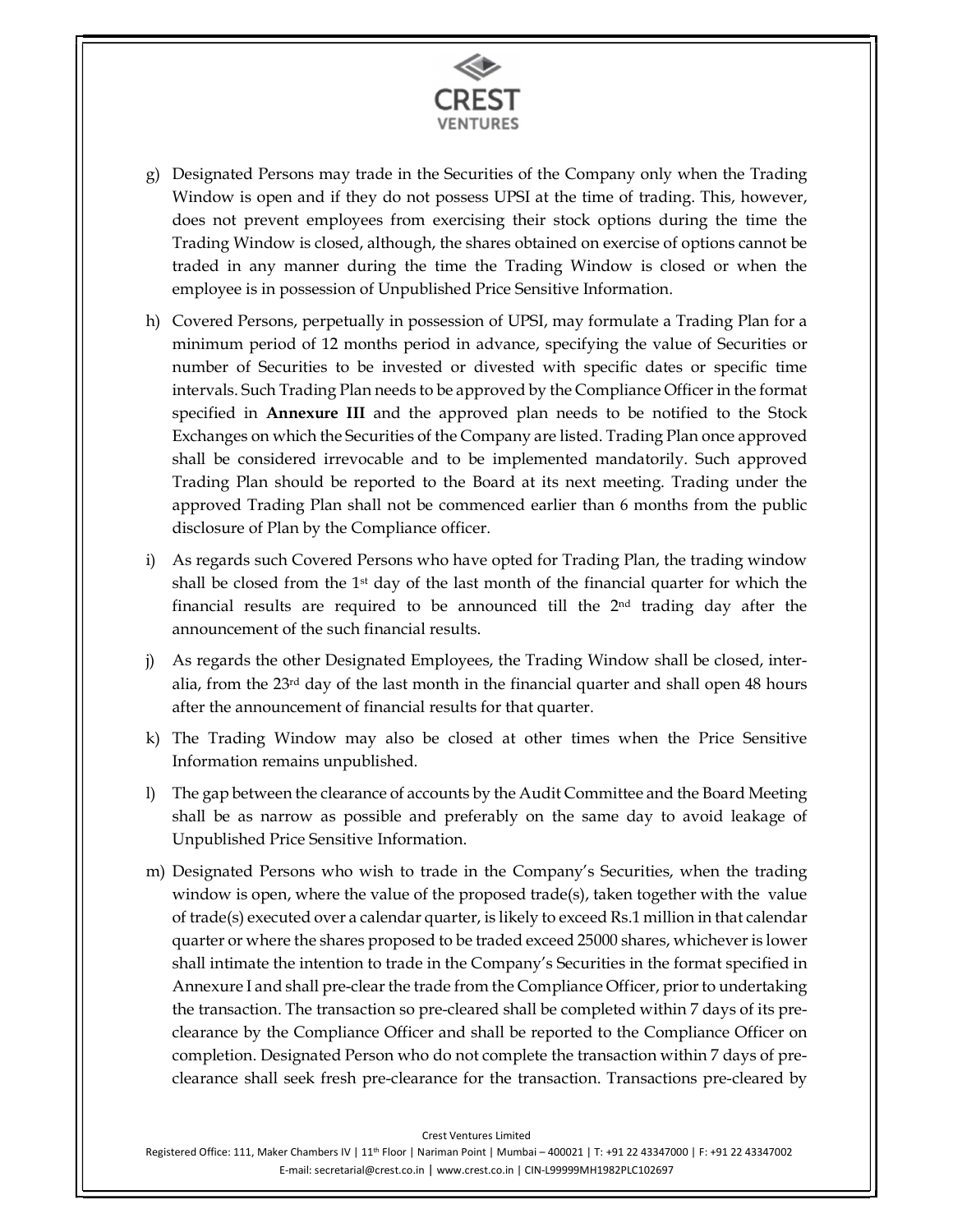

Designated Person shall be reported by the Compliance Officer to the Audit Committee designated by the Board of Directors in this behalf. The preclearance of trade shall not be required if the trade has been executed as per the trading plan approved by the Compliance Officer.

- n) Designated persons shall also report any decision of not undertaking any transaction for which pre- clearance had been procured along with reasons for such decision in the format specified in Annexure I.
- o) Designated Persons in possession of UPSI are not eligible to apply for pre-clearance of any proposed trade even if trading window is open.
- p) Designated Persons shall strictly follow practices and physical arrangements as implemented within the Company to prevent the inadvertent spread and misuse of UPSI. However, Designated persons can be exempted from such compliances only with the prior approval of the Compliance Officer. Inadvertent breach needs to be reported to Compliance Officer immediately.

#### 4) Trades that may be permitted during the Trading Window Closure Period

The following trades may be permitted in certain cases during the trading window closure period, as under, subject to compliance with the SEBI (Prohibition of Insider Trading) Regulations, 2015:

- a) Off-market inter-se between insiders in possession of the same UPSI and both parties had made a conscious and informed trade decision;
- b) Transaction carried out through the block deal window mechanism between persons who were in possession of the UPSI and both parties had made a conscious and informed trade decision;
- c) Transaction carried out pursuant to a statutory or regulatory obligation to carry out a bona fide transaction;
- d) Transaction undertaken pursuant to the exercise of stock options in respect of which the exercise price was pre-determined in compliance with applicable regulations.
- e) the trades are pursuant to a Trading Plan set up in accordance with Regulation in respect of Offer For Sale (OFS) and Rights Entitlements (RE) transactions carried out in accordance with the framework specified by the Board from time to time.

## 5) The Process of bringing in Covered Persons on sensitive transactions

1) In the event of a sensitive transaction, persons including Covered Persons could be involved as Insiders based on need to know basis for legitimate purpose and relevance of the said person to the said transaction. The relevant party should be told that, they must keep the relevant information in relation to the sensitive transaction strictly confidential

Crest Ventures Limited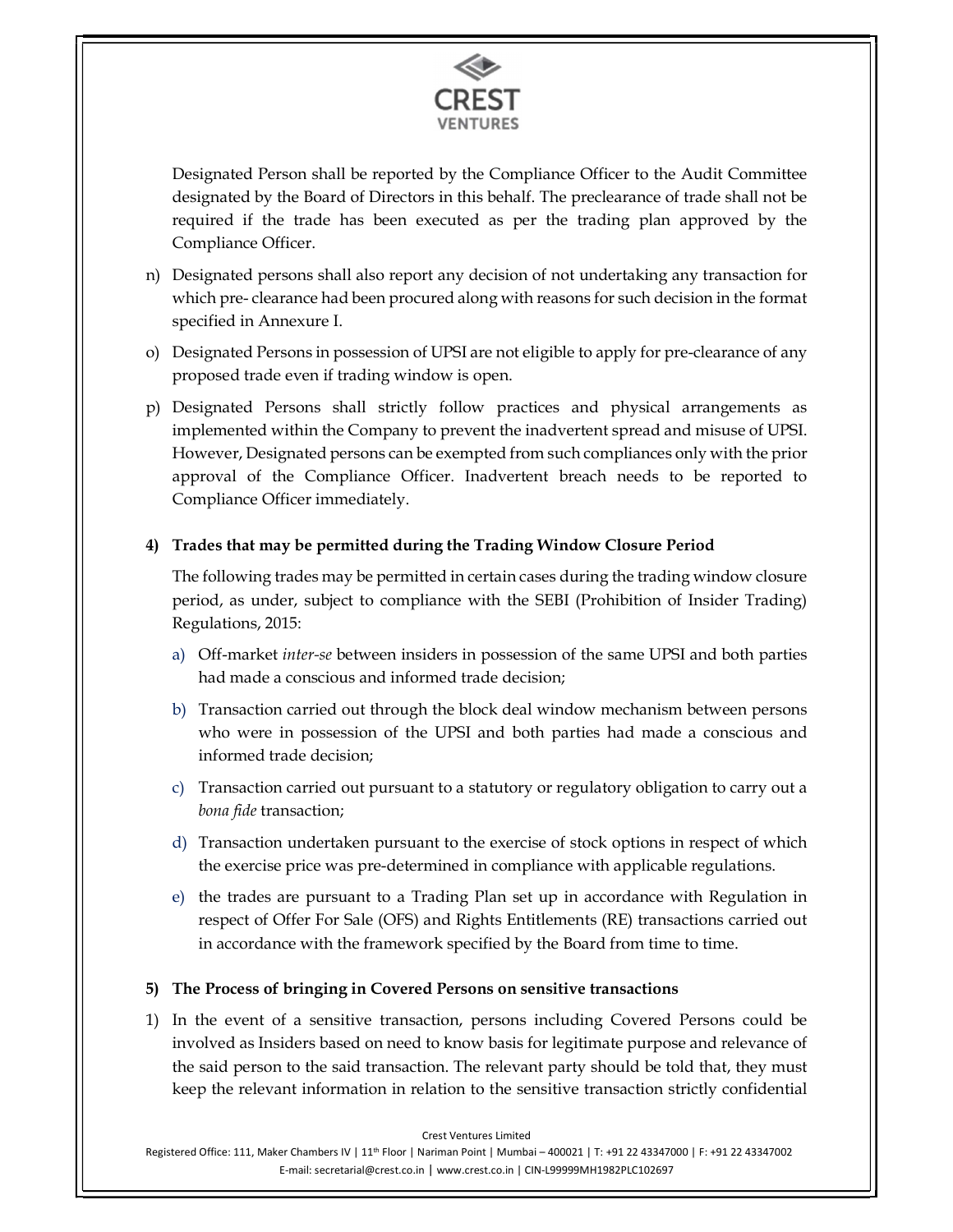

and that they will not be able to deal in the Company's securities before such information is made public.

- 2) Persons involved in a sensitive transaction shall be deemed to be Covered Persons from time they are aware of a sensitive transaction and shall remain to be a Covered Person until expiry of 48 hours of such sensitive transaction is made public or the time till the transaction loses it commercial relevance, whichever is earlier;
- 3) The Chief Executive Officer or the Chief Financial Officer or the General Counsel and Chief Compliance Officer based on the recommendation of the Compliance Officer may approve the persons to be involved as Covered Persons in relation to a sensitive transaction.
- 4) In the event, where it is not desirable for the Chief Financial Officer or the General Counsel and Chief Compliance Officer or Compliance Officer to have knowledge of the sensitive transaction, the Chief Executive Officer shall solely approve persons to be involved as Covered Persons in relation to a sensitive transaction;
- 5) A notice, as specified in Annexure V will be given to such Covered Persons before being involved in a sensitive transaction to maintain confidentiality of such information/ transactions and make aware of duties and liabilities attached to the receipt of the such information or misuse of such information. Except as permitted by the law, a Covered Person involved in the sensitive transaction cannot trade in the securities of the Company until he remains to be a Covered Person under this Code.

## 6) Additional Trading restrictions applicable to Designated Persons

a) Designated Persons who trade in any number of Securities of the Company shall not enter into an opposite transaction (i.e. sell or buy etc.) for any number of Securities for the six months period following the prior transaction. The Compliance Officer may, on application from the Designated Persons, grant relaxation with regard to the minimum holding period after recording reasons for the same in writing. Instances of waiver of minimum holding period shall be reported by the Compliance Officer to the Audit Committee.

The above provision is not applicable for exercise of stock options and trades carried out in accordance with the approved trading plan.

- b) In case of any violation of the above requirement, whether inadvertently or otherwise, profits from such trade shall be liable to be forfeited for remittance to Investor Protection and Education Fund administered by SEBI in addition to being liable for other penal consequences.
- c) No Designated Persons shall take positions in derivative transactions in the Company' Securities.

Crest Ventures Limited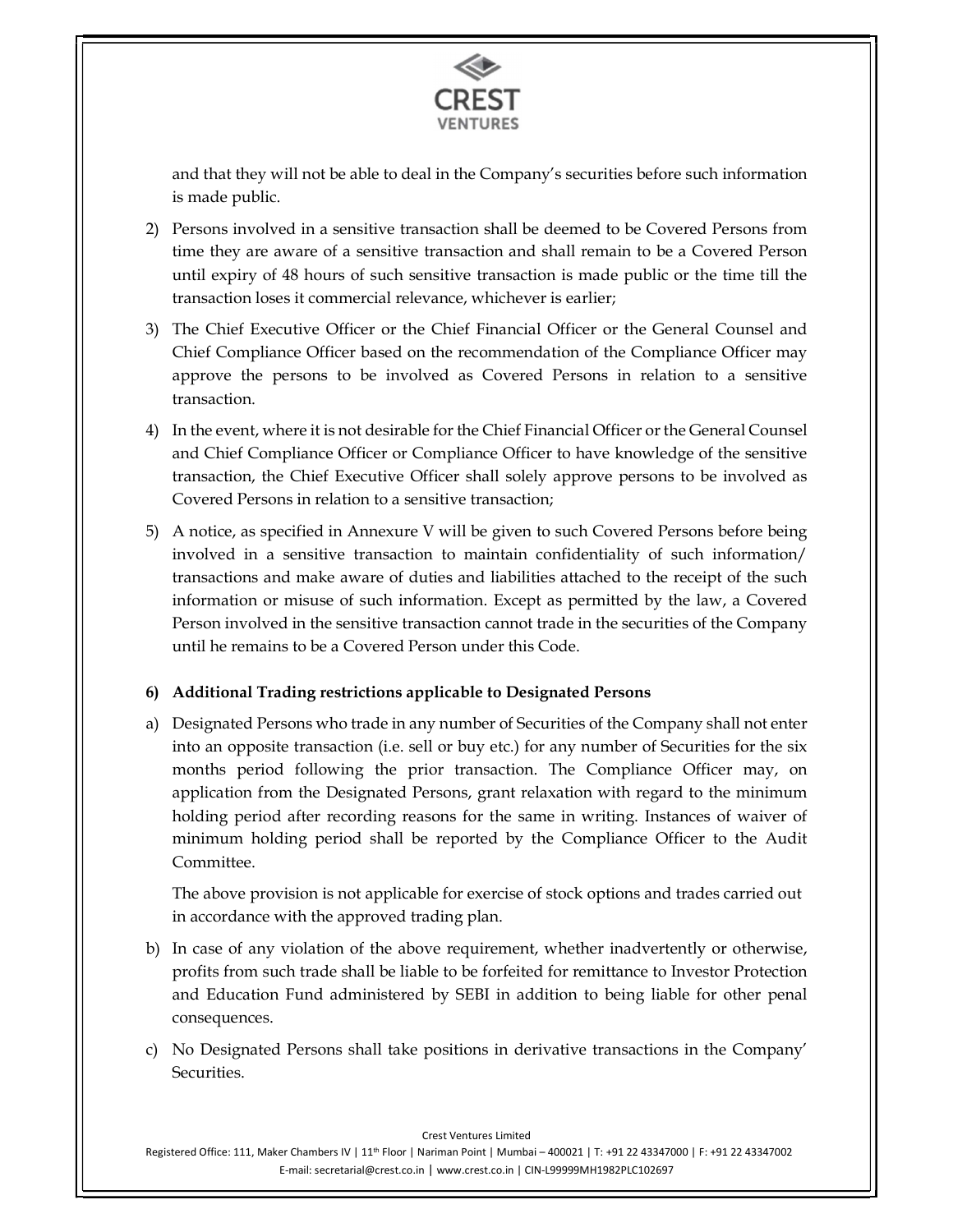

## 7) Reporting Requirements applicable to Designated Persons

- a) Directors of Crest Ventures Limited, Key Managerial Personnel of the Company and the Executive Management of the Crest's Group shall, within 7 days of joining the Company or becoming a promoter of the Company, disclose their shareholding, if any, as on the date of appointment in the Company or becoming a promoter in the format specified in Annexure IV. Other covered persons shall disclose their shareholding in the Company in Annexure IV within 15 days from the date of appointment or engagement.
- b) Designated Persons shall, on an annual basis, within 30 days from the end of the year, furnish the details of the Securities held by them and their immediate relatives or by any other person for whom such persons takes trading decisions, in the format prescribed in
- Annexure II.<br>
c) Where the Designated Person does not hold any Securities in the Company either in his/her name or in the names of his/her immediate relatives, he/she shall furnish the report in the format prescribed in Annexure II, stating the shareholding as NIL.
- d) Where it is subsequently found that the Designated Person was holding Securities of the Company (either directly or in the name of his/her immediate relatives) and the same was not duly reported, the Designated Person shall be treated as violating the Code of Conduct and the Company may forthwith proceed to take penal action prescribed in para 6 of this Code.

#### 8) Penalty for Contravention of the Code

- a) Any instance of violation of this Code shall be reported to the Audit Committee or any other Committee of the Board designated for this purpose by the Board of Directors of the Company.
- b) Inquiry into an instance of leak or suspected instance leak of Unpublished Price Sensitive Information shall be initiated, in accordance with the Investigation process provided under the Whistleblower Policy of the Company, by the Compliance Officer and the office of Ethics. The details of the leaks, inquiries and the results of the enquiries shall be informed to the Board of Directors and Securities Exchange Board of India promptly as required under the law.
- c) Any Covered Person who violates this Code may be penalized and appropriate action may be taken against him/her, which inter-alia may extend to wage freeze, cancellation of contract, recovery of profits from the made in the trade, suspension, elimination from Employee Stock Options Plan and / or removal from services of the Group. The Audit Committee shall have the authority to take appropriate action against insiders for violation of this Code. The Committee may refer serious instances of violation to the Board for information and / or decision on penal action to be taken.

Crest Ventures Limited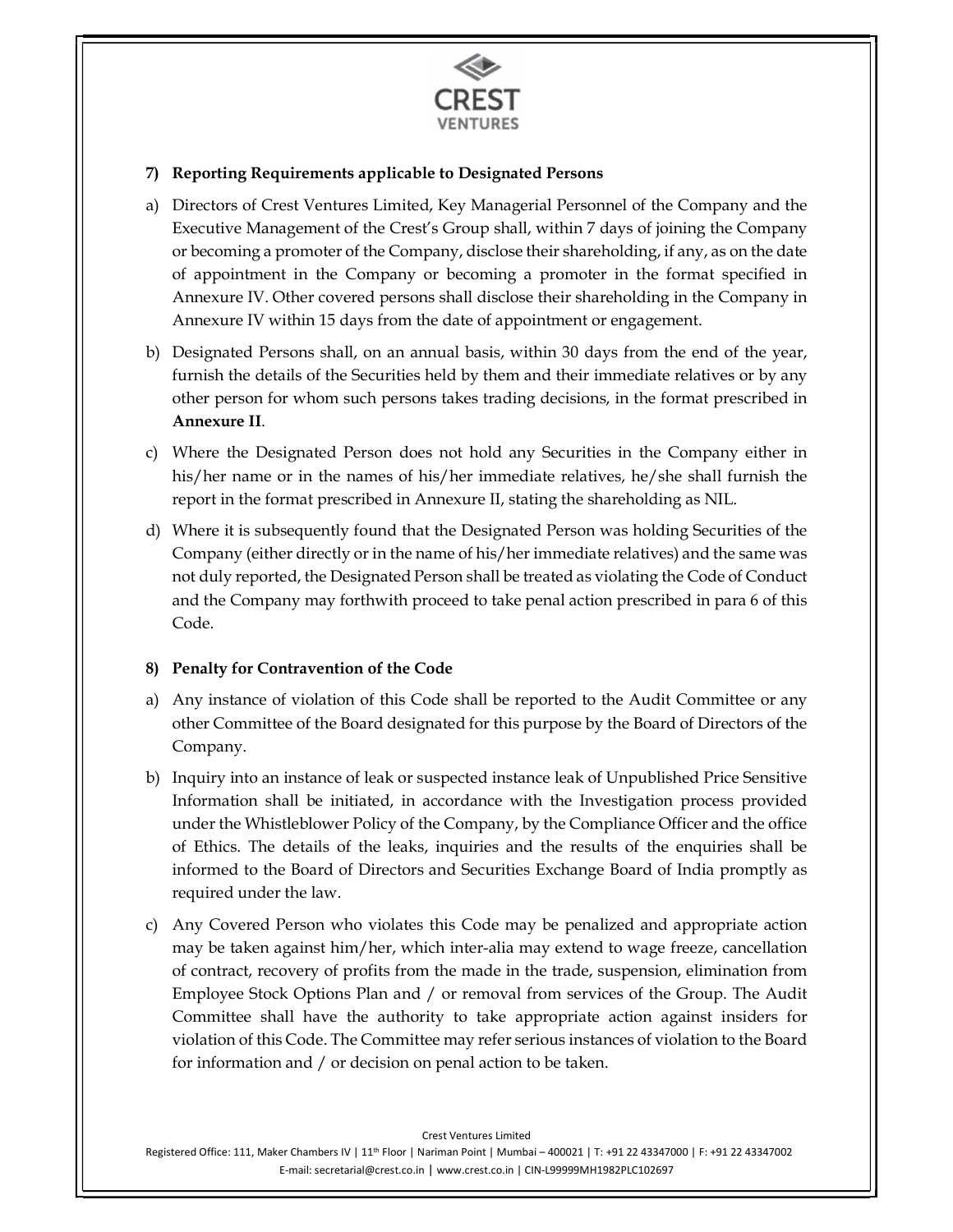

- d) Any instance of violation of the SEBI (Prohibition of Insider Trading) Regulations, 2015 shall be placed before the Board of Directors of the Company and if deemed fit by the Board such instances of violation shall be reported to the Securities Exchange Board of India. The action taken by Crest Ventures in such cases shall not preclude Securities Exchange Board of India from taking any action under the SEBI (Prohibition of Insider Trading) Regulations, 2015 or the Act.
- e) In case of any instance(s) of violation of the Code and/or SEBI (Prohibition of Insider Trading) Regulations, 2015, necessary information shall be given promptly by the Company to the Stock Exchange(s) where the securities of the Company are traded, in such form and such manner as may be specified by SEBI (Prohibition of Insider Trading) Regulations, 2015, from time to time.
- f) Further, any amount collected by the Company under violation(s) of the Code and/or SEBI (Prohibition of Insider Trading) Regulations, 2015, shall be remitted to SEBI for credit to the Investor Protection and Education Fund ("IPEF") administered under the Securities and Exchange Board of India Act, 1992, in such mode and manner as specified under SEBI (Prohibition of Insider Trading) Regulations, 2015, from time to time.
- g) In addition to the above, the person violating the code shall also be liable for consequences as per the provisions of the Companies Act, 2013.

## Compliance Officer

- a. The Company Secretary of the Company is the Compliance Officer responsible for setting forth procedures and monitoring adherence to the rules for the preservation of unpublished price sensitive information, approving Trading Plans, pre-clearing trades of Designated Persons, monitoring trades and the overall implementation of this Code.
- b. The Compliance Officer shall provide annual report to the Board of Directors and shall provide quarterly reports to the Chairman of the Audit Committee. The Compliance Officer shall on an annual basis confirm to the Audit Committee that the Internal Controls in relation to the mechanism for prevention of Insider Trading as required under the law are adequate and operating effectively.
- c. The Compliance Officer may be contacted at the following address for any clarifications and approvals in respect of this Code:

COMPANY SECRETARY LEGAL & SECRETARIAL DEPARTMENT Crest Ventures Limited 111, Maker Chambers IV, 11th Floor, Nariman Point, Mumbai - 400021 Ph: +91 22 4337000 Fax +91 22 43347002 Email: secretarial@crest.co.in

Crest Ventures Limited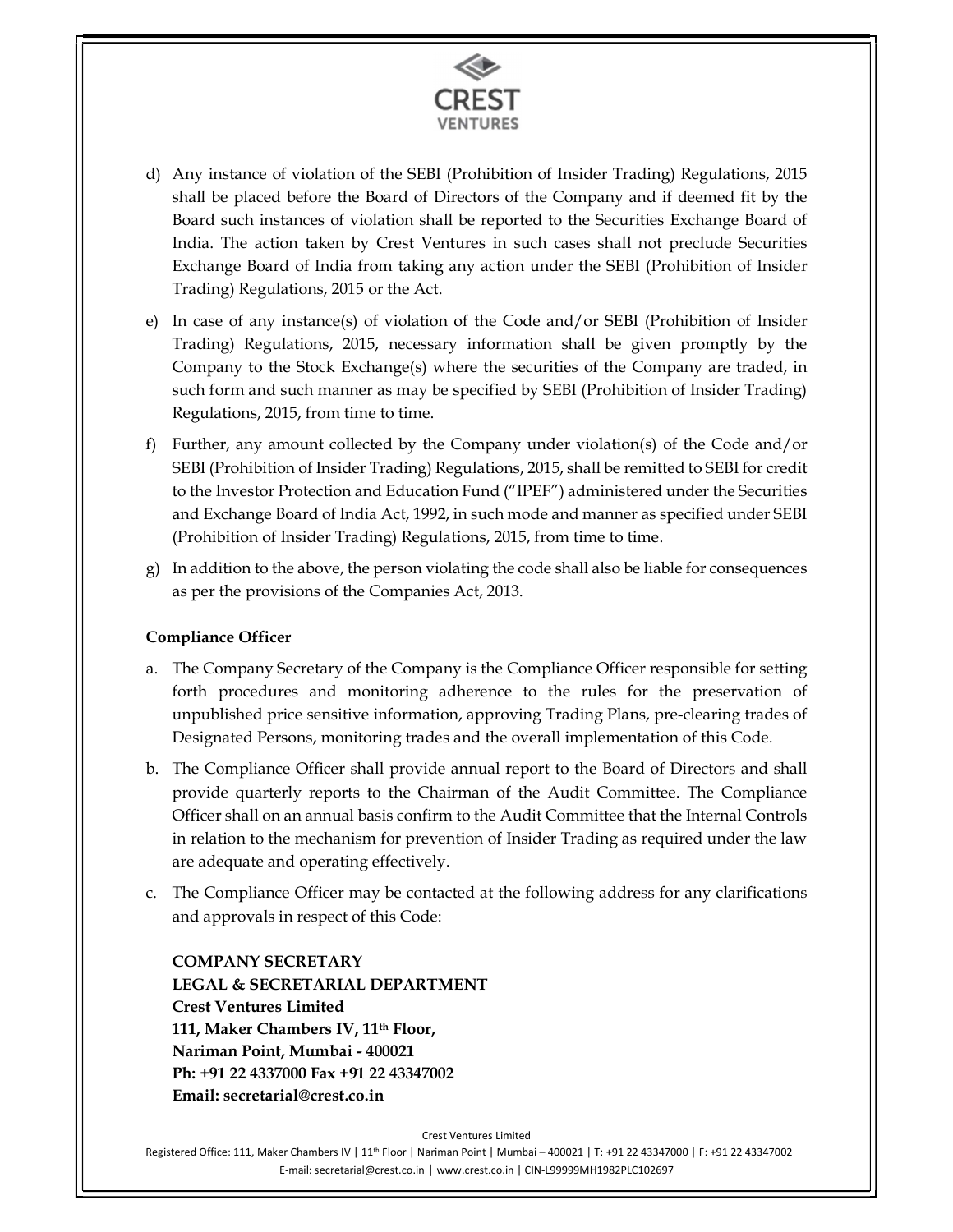

#### ANNEXURE I

#### FORM FOR PRE-CLEARANCE OF TRADES BY COVERED PERSONS In terms of Para 3(m) of the Code.

To

The Compliance Officer Crest Ventures Limited

| Date                                                                                                                                                                                                                                       |                                                                                                     |  |  |  |  |  |  |
|--------------------------------------------------------------------------------------------------------------------------------------------------------------------------------------------------------------------------------------------|-----------------------------------------------------------------------------------------------------|--|--|--|--|--|--|
| Name of the Covered Person                                                                                                                                                                                                                 |                                                                                                     |  |  |  |  |  |  |
| Employee Number, if any                                                                                                                                                                                                                    |                                                                                                     |  |  |  |  |  |  |
| Company on whose Rolls placed                                                                                                                                                                                                              |                                                                                                     |  |  |  |  |  |  |
| Email ID                                                                                                                                                                                                                                   |                                                                                                     |  |  |  |  |  |  |
| Connection with the Covered Persons or Company, as applicable                                                                                                                                                                              |                                                                                                     |  |  |  |  |  |  |
| DP ID and Client ID from which trade is proposed to be executed                                                                                                                                                                            |                                                                                                     |  |  |  |  |  |  |
|                                                                                                                                                                                                                                            | PRE-CLEARANCE (Required to be obtained by Covered Persons where the value of the proposed           |  |  |  |  |  |  |
| trade(s), taken together with the value of trade(s) executed over a calendar quarter, is likely to                                                                                                                                         |                                                                                                     |  |  |  |  |  |  |
|                                                                                                                                                                                                                                            | exceed Rs.1 million in that calendar quarter or where the shares proposed to be traded exceed 25000 |  |  |  |  |  |  |
| shares, whichever is lower)                                                                                                                                                                                                                |                                                                                                     |  |  |  |  |  |  |
| No. of Securities:<br>Number of for proposed to be traded                                                                                                                                                                                  |                                                                                                     |  |  |  |  |  |  |
| Purchase or Sale:                                                                                                                                                                                                                          |                                                                                                     |  |  |  |  |  |  |
| Market / Off-Market:                                                                                                                                                                                                                       |                                                                                                     |  |  |  |  |  |  |
| Whether trade undertaken in own name or that of immediate relatives or any other person for                                                                                                                                                |                                                                                                     |  |  |  |  |  |  |
| $\mathbf{r} \cdot \mathbf{1}$ , and the contract of the contract of the contract of the contract of the contract of the contract of the contract of the contract of the contract of the contract of the contract of the contract of the co |                                                                                                     |  |  |  |  |  |  |

whom I take trading decision (Please give name of your relative or such other person)

In case the trade is not undertaken after securing pre-clearance, reasons for such decision (applicable only in case of pre-cleared trade is not executed)

In terms of Para 3 of the Crest Ventures Code of Conduct for Prevention of Insider Trading, I wish to pre-clear the aforesaid transaction proposed to be undertaken by me / my immediate relatives/ any other person for whom I take trading decisions, as the value of the Securities proposed to be traded (taken together with the value of shares traded during the calendar quarter) exceeds Rs.1 million per calendar quarter or the number of shares proposed to be traded exceeds 25000 shares (strike off whichever is not applicable). I confirm that:

- i. I am not in possession of any unpublished price sensitive information while seeking pre-clearance.
- ii. In case I have access to or receive unpublished price sensitive information after this date but before execution of the transaction I shall inform the Compliance Officer of the change in position and shall completely refrain from trading in the Company's Securities till such time the unpublished price sensitive information is made public/ becomes irrelevant and not price sensitive;
- iii. I am not otherwise precluded or disqualified from entering into the above transaction;
- iv. All information given above is true to the best of my knowledge and belief.

Signature Date:

Crest Ventures Limited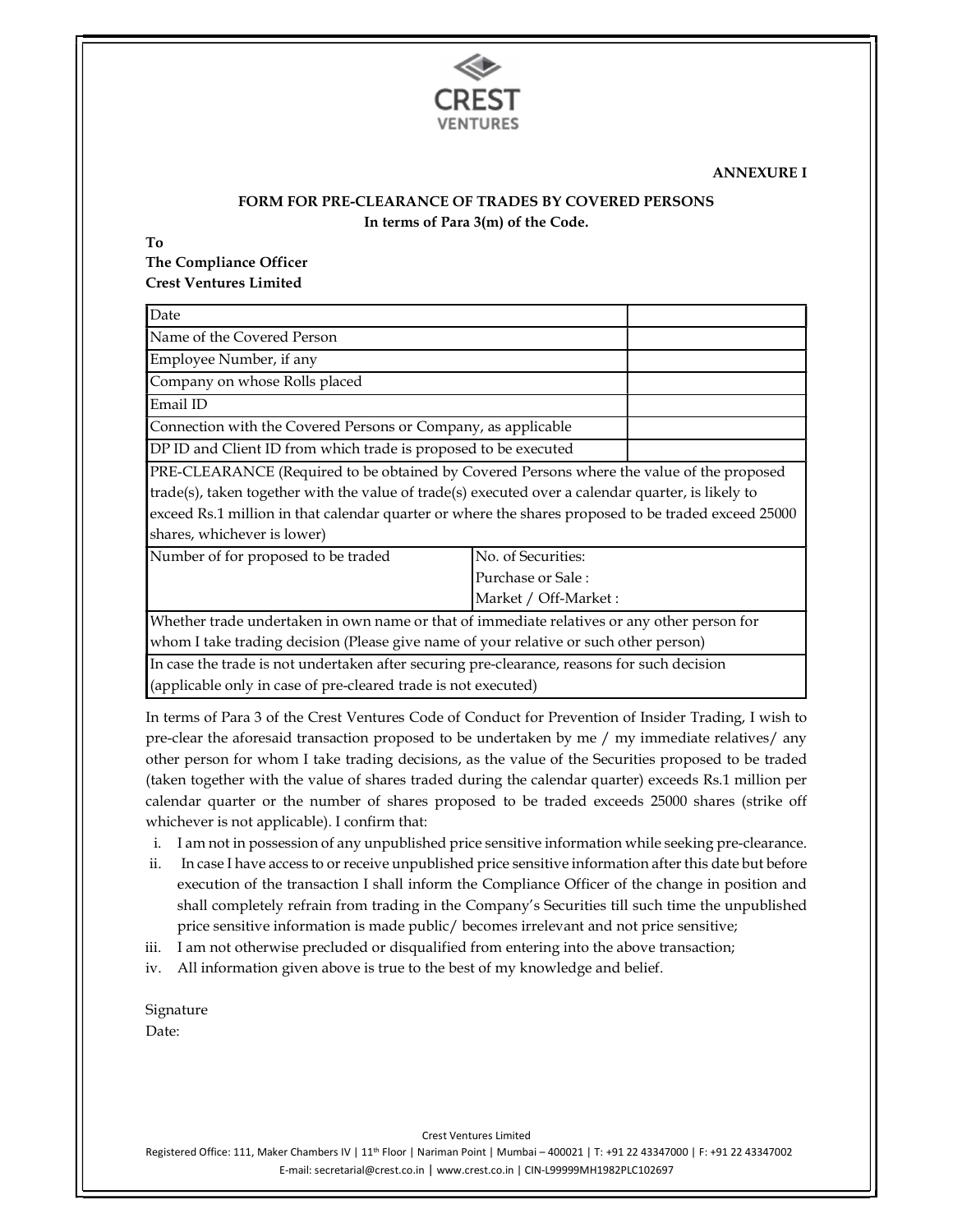

#### ANNEXURE II

#### FORM FOR ANNUAL DISCLOSURE OF SHAREHOLDING BY COVERED PERSONS In terms of Para 3(d) and (b) of the Code.

| Disclosure for the year ended                         |  |
|-------------------------------------------------------|--|
| Name of the Covered Person                            |  |
| <b>PAN Number</b>                                     |  |
| <b>DIN/CIN Number</b>                                 |  |
| <b>Employee Number, if applicable</b>                 |  |
| Company on whose Rolls placed                         |  |
| Contact address with contact details and Email ID     |  |
| Connection with the covered person or Company, as     |  |
| applicable                                            |  |
| DP ID and Client ID (Self)                            |  |
| DP ID and Client ID (Immediate Relatives)             |  |
| Name of Spouse                                        |  |
| Name/s of Dependent Child / Children                  |  |
| Name/s of the Parents                                 |  |
| Name/s of the Siblings                                |  |
| Name/s of persons for whom covered persons take       |  |
| trading decisions, if any.                            |  |
| Details of the deemed to be covered persons, if any   |  |
| Name of Education Institutions from where graduated   |  |
| (please ignore if already disclosed to the Compliance |  |
| Officer)                                              |  |
| <b>Names of Past Employers</b>                        |  |
| (please ignore if already disclosed to the Compliance |  |
| Officer)                                              |  |

#### A. Details of Immediate relatives, and person having material financial relationship

| Person                     | <b>Name</b> | <b>PAN</b> | Mobile number |
|----------------------------|-------------|------------|---------------|
| Spouse                     |             |            |               |
| Dependent Children         |             |            |               |
| Parents*                   |             |            |               |
| Siblings*                  |             |            |               |
| Person having material     |             |            |               |
| financials relationship ** |             |            |               |

 \*\*material financial relationship means a relationship in which one person is a recipient of any kind of payment such as by way of a loan or gift during the immediately preceding twelve months, equivalent to at least 25% of such payer's annual income but shall exclude relationships in which the payment is based on arm's length transactions.

Crest Ventures Limited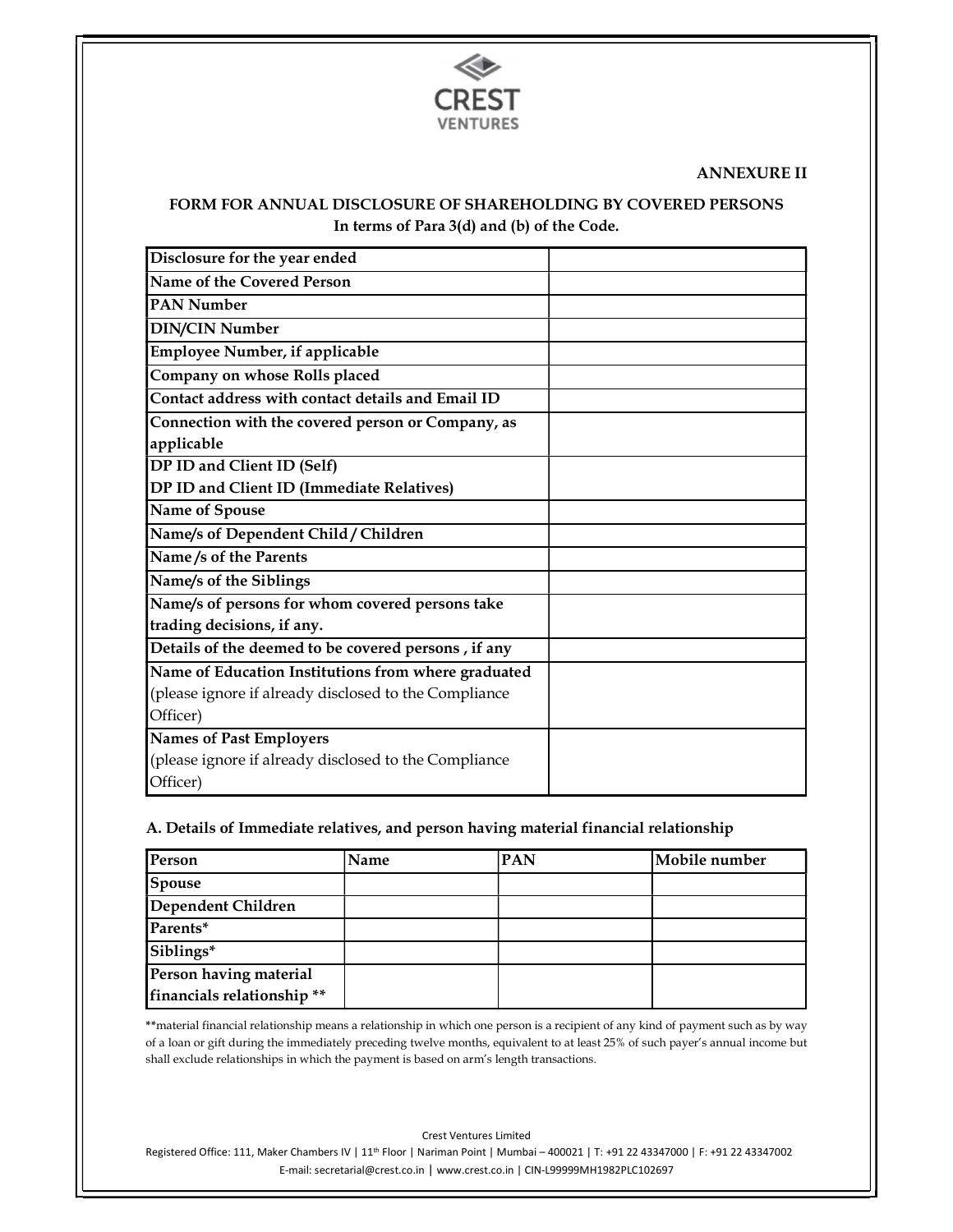

#### B. Details of Securities Held by Employee and Immediate Relative in Crest Ventures Limited

| <b>Immediate Type of</b> DP ID or Securities Securities Securities Mode of |  |                                                      |          |                         | Securities |
|----------------------------------------------------------------------------|--|------------------------------------------------------|----------|-------------------------|------------|
| Relatives                                                                  |  | Securities Client ID   held as at   purchased   sold |          | Acquisition* held as at |            |
|                                                                            |  | $\log$ beginning during the during                   |          |                         | end of the |
|                                                                            |  | of the year year                                     | the year |                         | vear       |
| <b>Self</b>                                                                |  |                                                      |          |                         |            |
| Spouse                                                                     |  |                                                      |          |                         |            |
| Dependent                                                                  |  |                                                      |          |                         |            |
| <b>Children</b>                                                            |  |                                                      |          |                         |            |
| Parents*                                                                   |  |                                                      |          |                         |            |
| Siblings*                                                                  |  |                                                      |          |                         |            |

\*Who is either dependent financially on such person, or consults such person in taking decisions relating to trading in Securities \*market purchase/public/rights/preferential offer/off market/inter-se transfer etc.

#### C. Details of Securities held by any other person for whom trading decision is taken by the Covered Persons including deemed covered persons (other than above)

| Name of the Kind of |            | DP ID or         | Securities  | Securities                           | Securities | Securities  |
|---------------------|------------|------------------|-------------|--------------------------------------|------------|-------------|
| persons             | Securities | <b>Client ID</b> | held as at  | purchased   sold during   held as at |            |             |
|                     |            |                  | beginning   | $ $ during the $ $ the year          |            | lend of the |
|                     |            |                  | of the year | vear                                 |            | vear        |
|                     |            |                  |             |                                      |            |             |

#### Details of Securities held for less than 6 months.

| No. Of            | Date of  | Date of Sale |                 | Details of pledge Date of approval from the |
|-------------------|----------|--------------|-----------------|---------------------------------------------|
| <b>Securities</b> | Purchase |              | created, if any | Compliance Officer, in                      |
|                   |          |              |                 | case applicable (Refer                      |
|                   |          |              |                 | Para $4(a)$ of the Code)                    |
|                   |          |              |                 |                                             |

I confirm that:

- i. I was not in possession of unpublished price sensitive information at the time of trading in Securities of the Company;
- ii. The aforesaid trades were executed when the Trading Window was open and disclosures wherever required has been made by me to the Company from time to time;
- iii. I have duly pre-cleared trades from the Compliance Officer;
- iv. I have held Securities purchased by me, directly or indirectly through my immediate relatives, for more than 6 months. If the Securities were not held for 6 months, I have taken due approval from the Compliance Officer for the same;

Crest Ventures Limited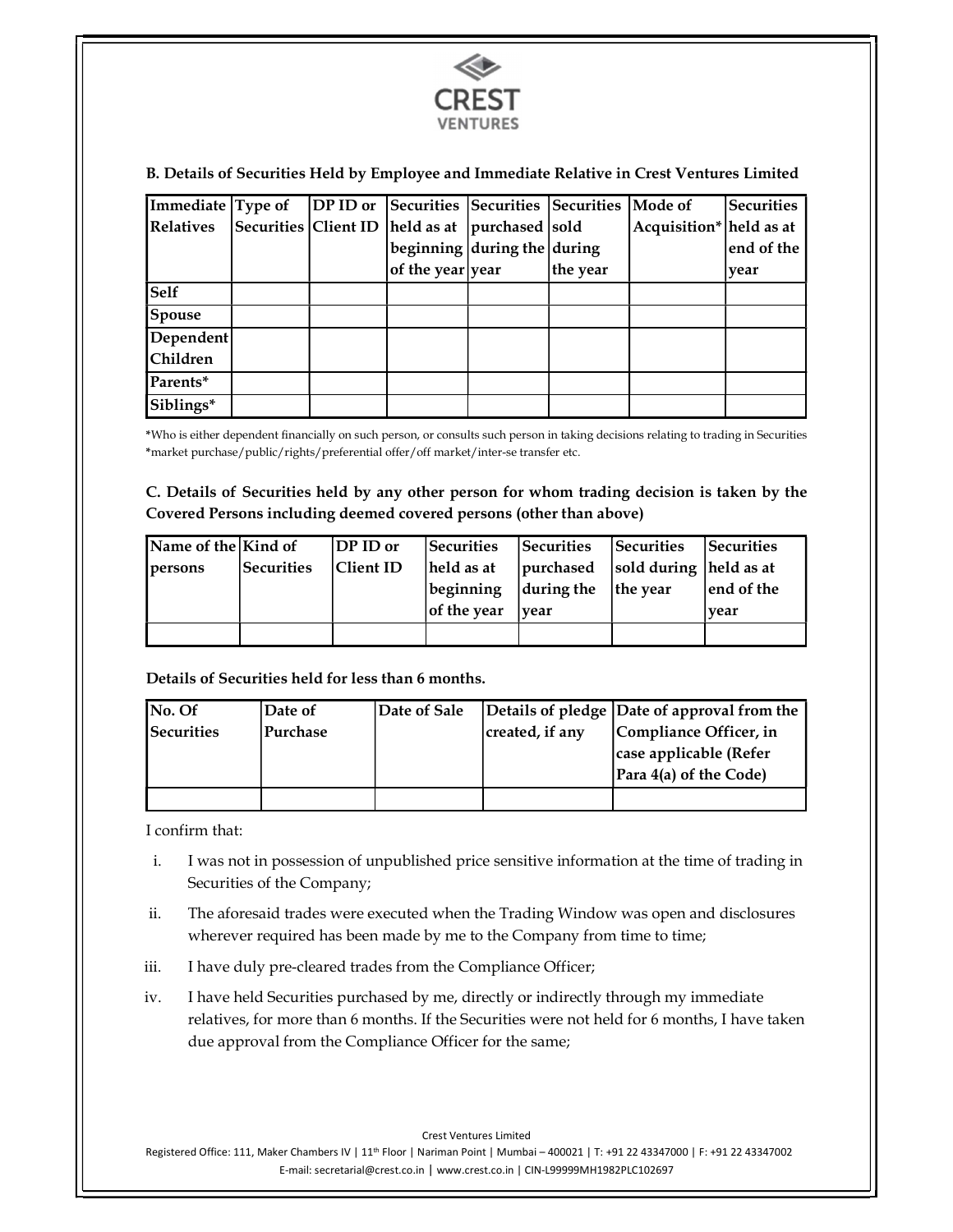

- v. I undertake to fully adhere to the standards and requirements specified by SEBI, from time to time, in relation to SEBI (Prohibition of Insider Trading) Regulations, 2015 and any amendments thereto; and
- vi. All information given above is true to the best of my knowledge and belief.<br> $\overline{\text{Signature}}$

Date: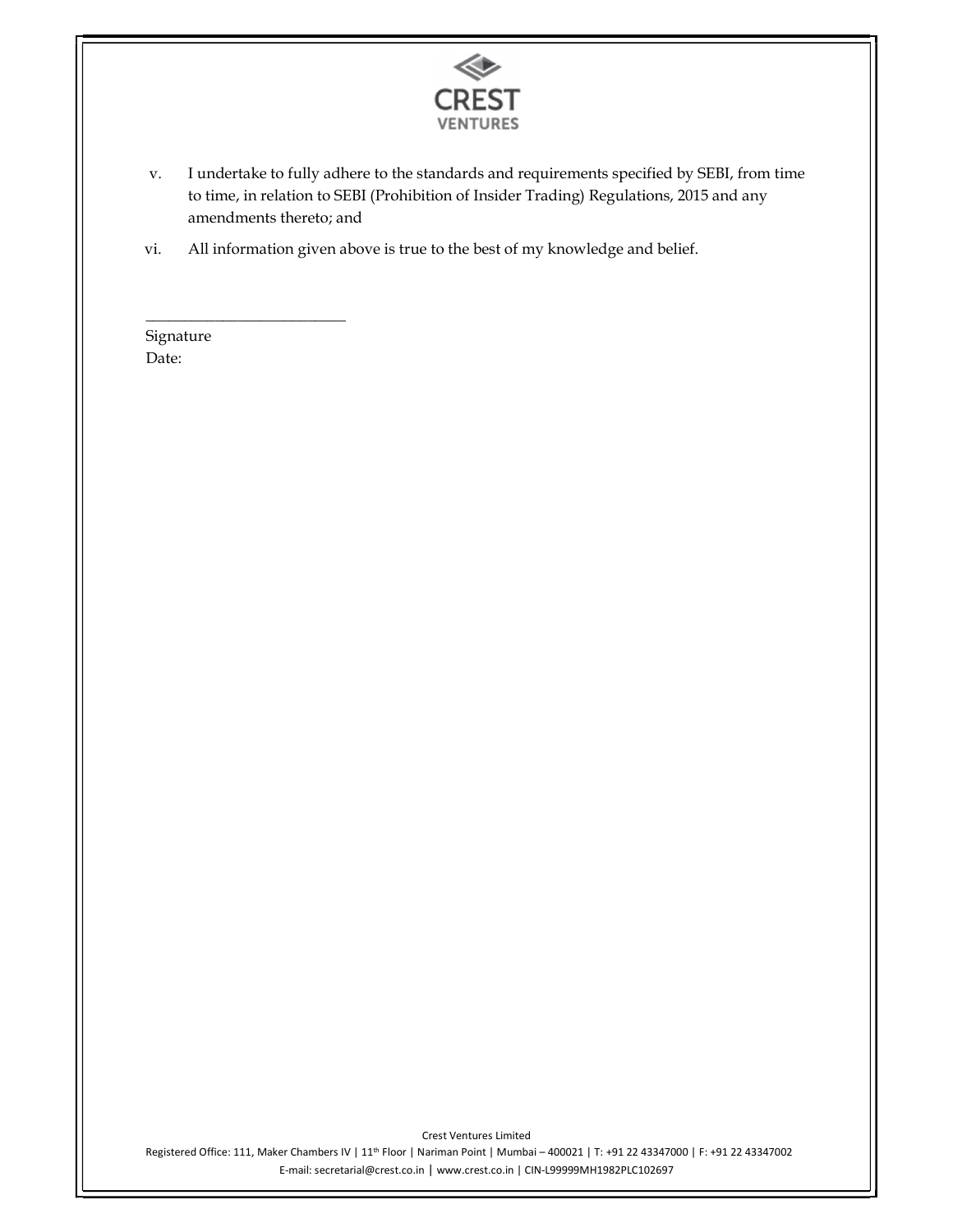

#### ANNEXURE III

## FORM FOR APPROVAL OF TRADING PLAN FOR COVERED PERSONS In terms of Para 3(h) of the Code.

| Name of the Covered Person                |  |
|-------------------------------------------|--|
| Email ID                                  |  |
| <b>PAN Number</b>                         |  |
| DIN/CIN                                   |  |
| <b>DP ID and Client ID (Self)</b>         |  |
| DP ID and Client ID (Immediate Relatives) |  |

#### Details of Securities currently held by the Covered Person

| <b>No. of Securities</b> | Date of Purchase | Details of pledge created, if |  |
|--------------------------|------------------|-------------------------------|--|
|                          |                  | rany                          |  |
|                          |                  |                               |  |

#### Details of Proposed Trading Plan

|                                   | Time period (Exact   Type of Securities   No./Value of Securities | No./Value proposed |  |
|-----------------------------------|-------------------------------------------------------------------|--------------------|--|
| dates or time range) to be traded | proposed to be purchased to be sold                               |                    |  |
|                                   |                                                                   |                    |  |

I declare the following that:

- i. If the Trading Plan is approved, I hereby authorize and consent to Compliance officer to disclose the trading plan to the stock exchanges as required by SEBI Regulations.
- ii. I shall not implement the Trading Plan if any Unpublished Price Sensitive Information in my possession at the time of formulation of trading plan is not public at the time of implementation of Trading Plan;
- iii. I shall not implement the trading plan when the trading window is closed.
- iv. I shall mandatorily adhere to the aforesaid Trading Plan once approved by the Compliance Officer.
- v. All information given above is true to the best of my knowledge and belief.

| Signature |
|-----------|
| Date:     |

Crest Ventures Limited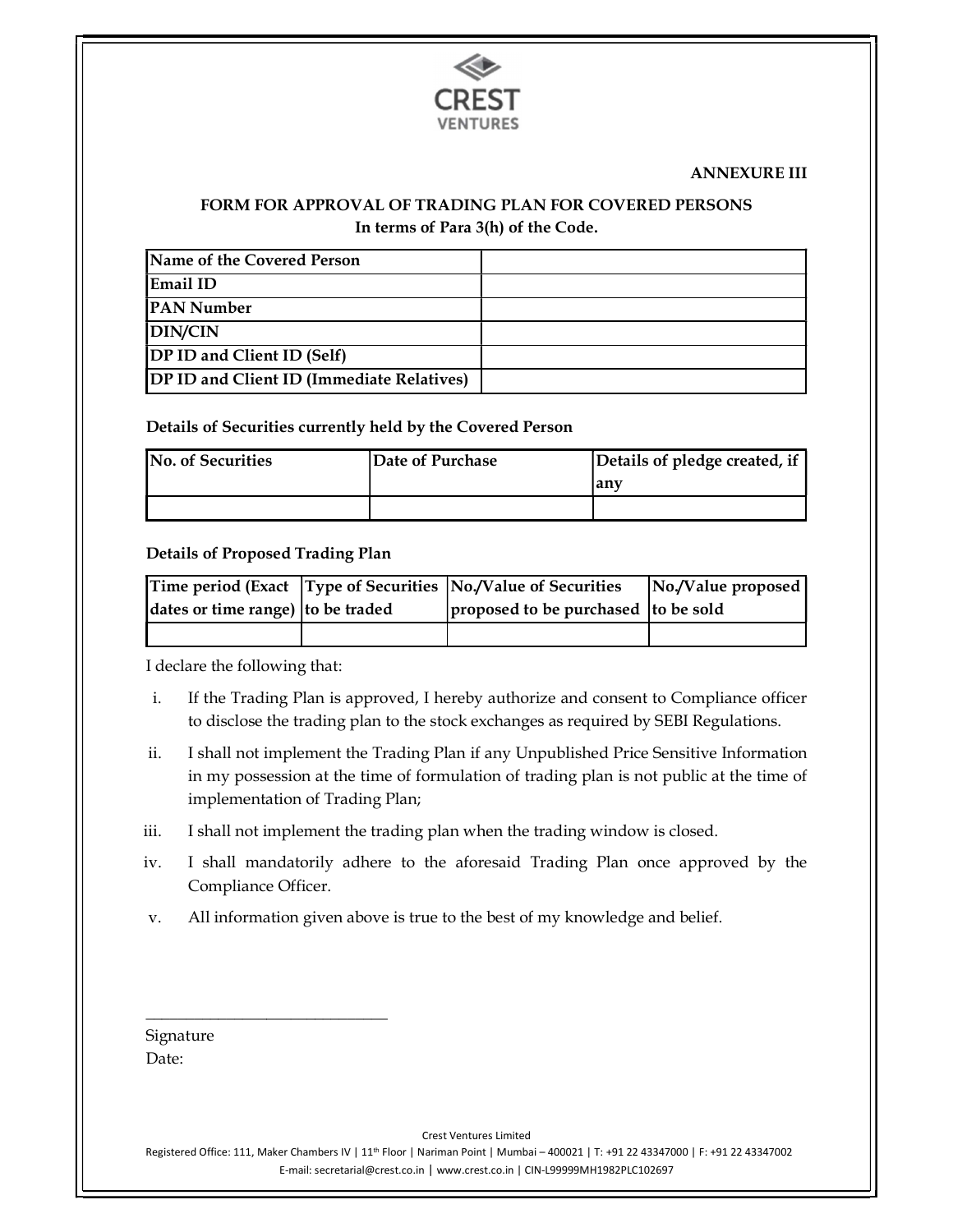

#### ANNEXURE IV

# FORM FOR DISCLOSURE OF SHAREHOLDING BY THE DIRECTOR /KMPs/ EXECUTIVE MANAGEMENT GROUP /COVERED PERSONS

#### FORM B

Securities and Exchange Board of India (Prohibition of Insider Trading) Regulations, 2015 [Regulation 7 (1)(b) read with Regulation 6(2)]

Name of the company: -----------------------

ISIN of the company: ----------------------

Details of Securities held on appointment of Key Managerial Personnel (KMP) or Director or upon becoming a Promoter of a listed company and other such persons\* as mentioned in Regulation 6(2).

| Name, PAN    | <b>Category of Person</b>                               | Date of        | Securities held at the |     | $\%$ of |                    | Open Interest of the | Open Interest of the                                     |              |
|--------------|---------------------------------------------------------|----------------|------------------------|-----|---------|--------------------|----------------------|----------------------------------------------------------|--------------|
|              | No., CIN/DIN   (Promoters/KMP/                          | appointment of | time of becoming       |     |         |                    |                      | Shareholding Future contracts held Option Contracts held |              |
| & Address    | Directors/immediate  Director/KMP  Promoter/appointment |                |                        |     |         | at the time of     |                      | at the time of                                           |              |
| with contact | Relatives/others                                        | OR Date of     | of Director/KMP        |     |         | becoming Promoter/ |                      | becoming Promoter/                                       |              |
| nos.         | etc.)                                                   | becoming       |                        |     |         |                    | appointment of       | appointment of                                           |              |
|              |                                                         | Promoter       |                        |     |         |                    | Director/KMP         | Director/KMP                                             |              |
|              |                                                         |                | Type of                | No. |         | Number             | Notional             | Number of Notional                                       |              |
|              |                                                         |                | security (For          |     |         | of units           | value in             | units                                                    | value in     |
|              |                                                         |                | eg.: Shares,           |     |         | (contracts* Rupee  |                      | $ $ (contracts*                                          | Rupee        |
|              |                                                         |                | Warrants,              |     |         | lot size)          | terms                | lot size)                                                | <b>Terms</b> |
|              |                                                         |                | Convertible            |     |         |                    |                      |                                                          |              |
|              |                                                         |                | <b>Debentures</b>      |     |         |                    |                      |                                                          |              |
|              |                                                         |                | etc.)                  |     |         |                    |                      |                                                          |              |
|              |                                                         |                |                        |     | 5.      | 6                  |                      |                                                          |              |

Note:

Crest Ventures Limited

Registered Office: 111, Maker Chambers IV | 11<sup>th</sup> Floor | Nariman Point | Mumbai – 400021 | T: +91 22 43347000 | F: +91 22 43347002

E-mail: secretarial@crest.co.in | www.crest.co.in | CIN-L99999MH1982PLC102697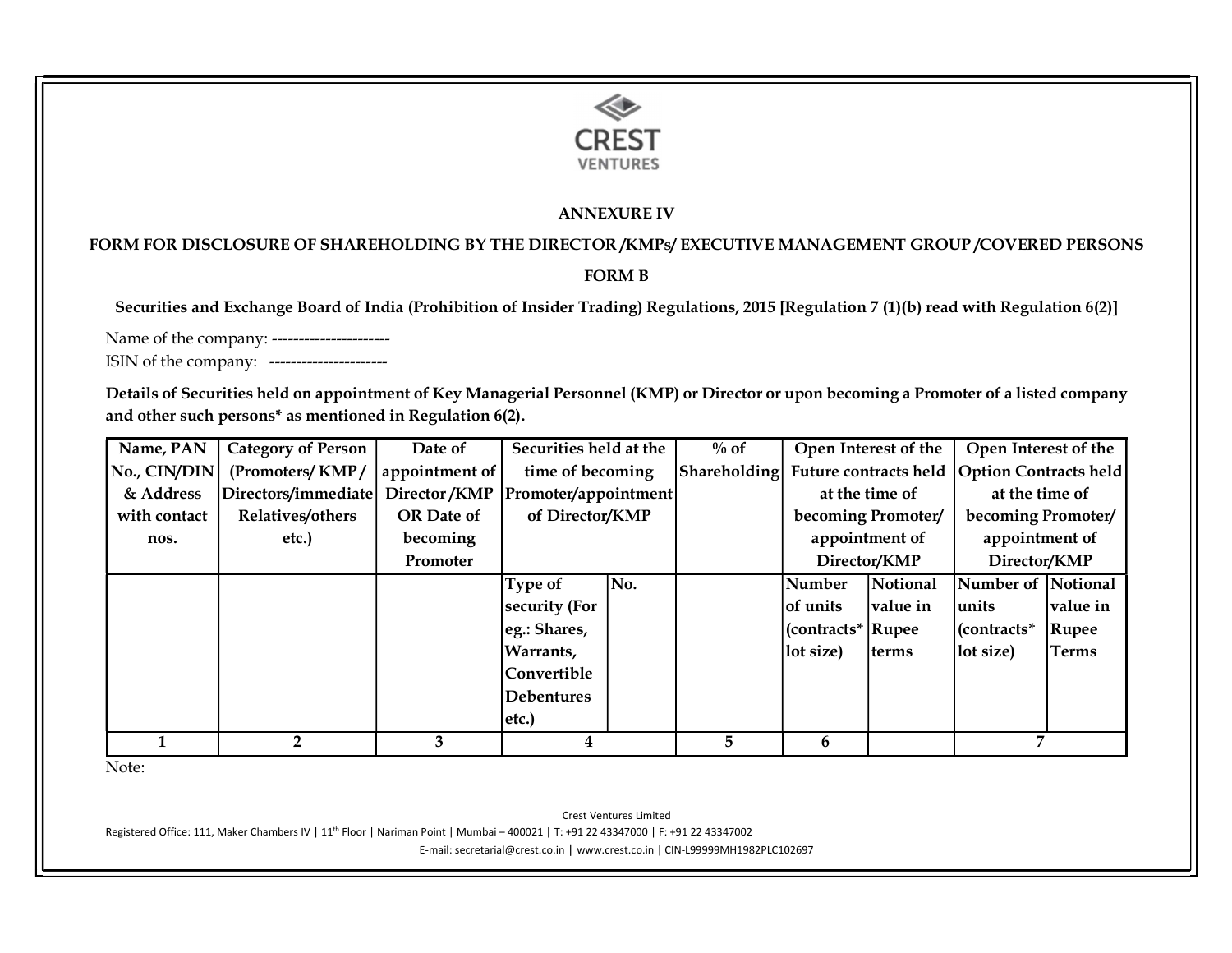

- 1. "Securities" shall have the meaning as defined under regulation 2(1)(i) of SEBI (Prohibition of Insider Trading) Regulations, 2015.
- 2. Other such persons includes immediate relatives and any other person for whom reporting person takes trading decision.
- 3. "Immediate Relatives" means the spouse of a person and includes parent, sibling, and child of such person or of the spouse, any of whom is either dependent financially on such person, or consults such person in taking decisions relating to trading in Securities.

| Signature:   |  |
|--------------|--|
| Designation: |  |
| Date:        |  |
| Place:       |  |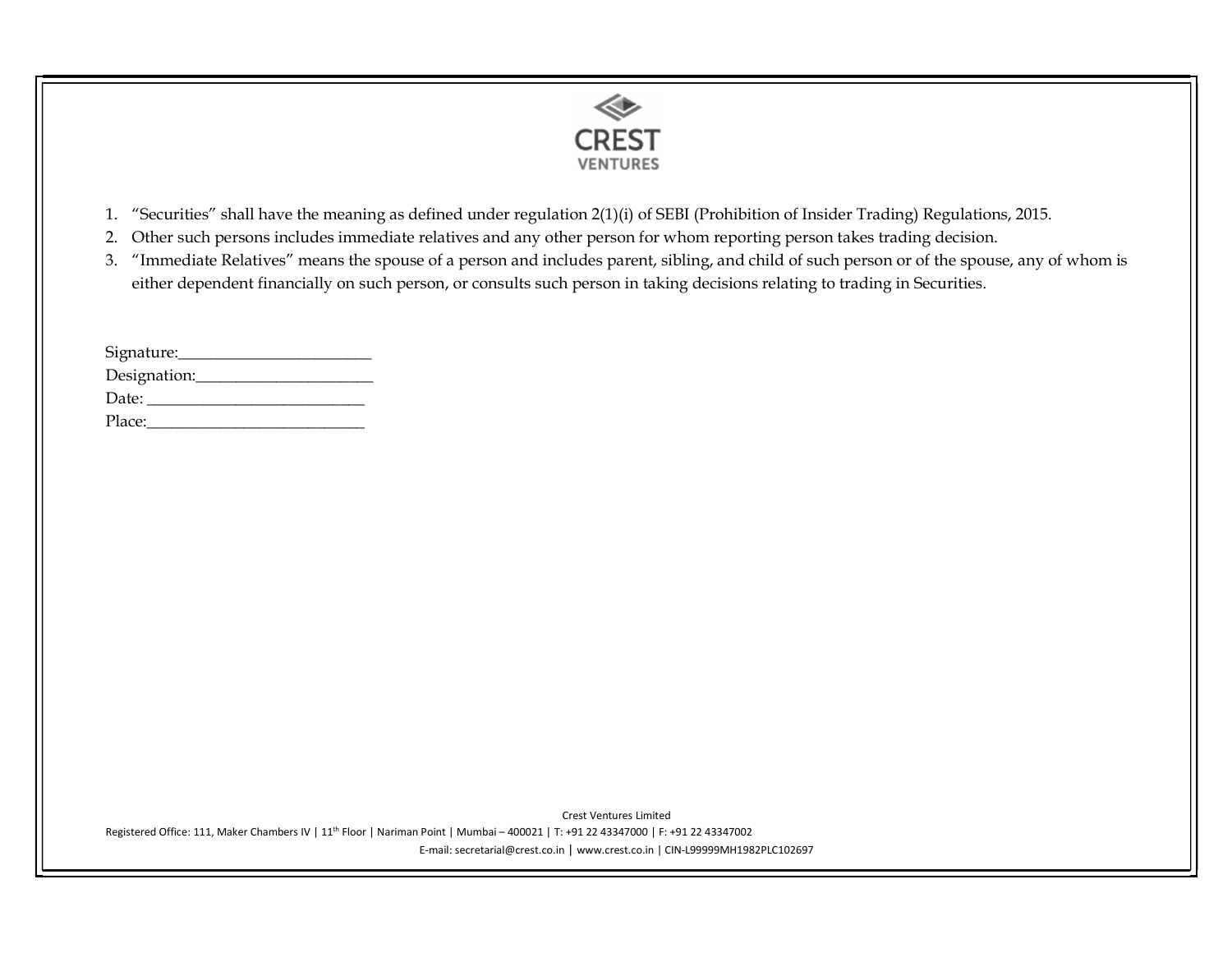

#### ANNEXURE V

## CONFIDENTIALITY NOTICE TO COVERED PERSONS

This Confidentiality and Non-disclosure notice (this "Notice") is given to you (The "Receiving Party") by Crest Ventures Limited (the "Company or Disclosing Party"), a Company organized under the Companies Act, 2013 having its registered office at 111, Maker Chambers IV, 11th Floor, Nariman Point, Mumbai – 400021 and shall come into effect immediately upon receipt of this Notice (the "Effective Date") by the Recipient.

## A. DEFINITION OF UNPUBLISHED PRICE SENSITIVE INFORMATION

Unpublished Price Sensitive Information shall mean all information disclosed by Disclosing Party to Receiving Party that (i) is marked or otherwise communicated to be Unpublished Price Sensitive Information to the Receiving Party, or (ii) by its nature and circumstances of disclosure should be reasonably understood by Receiving Party to be an Unpublished Price Sensitive Information.

Explanation I: Unpublished Price Sensitive Information expressly includes, but is not limited to, (a) precise information in relation to the Company or its Securities, directly or indirectly, that is not generally available which upon becoming generally available, is likely to materially affect the price of securities ; (b) information relating to financial results, dividends, changes in capital structure, mergers, de-mergers, acquisitions, disposals and expansions; (c) changes in the Key Managerial Personnel; (d) unpublished patent applications, copyrightable materials, trade secrets, financial information; and (c) Pricing for product and service offerings, strategic business information, large deals

Explanation II: Without affecting the generality of the foregoing, where the value involved in an event exceeds 10% of the gross turnover, revenue or total income of the Company; or exceeds 20% of Networth of the Company; as per the last audited consolidated financial statements, any information relating to such an event, which is not generally available to the public shall be deemed to be Unpublished Price Sensitive Information.

- B. This Notice is given to the Receiving Party as he is or is intended to be, a recipient of Unpublished Price Sensitive Information and/or the Company reasonably believes that the Recipient has knowledge of any Unpublished Price Sensitive Information.
- C. The Company and the Receiving Party are being collectively referred to as the "Parties".
- D. Expressions denoting context to one gender shall include other genders and expression denoting singular shall include reference to plural unless the context requires otherwise.

## Notice is hereby given that:

1. PURPOSE. You understand that the Unpublished Price Sensitive Information may be shared with you and/or you may gain access to any Unpublished Price Sensitive Information, as the Parties intend to engage in confidential discussions with respect to certain transactions

Crest Ventures Limited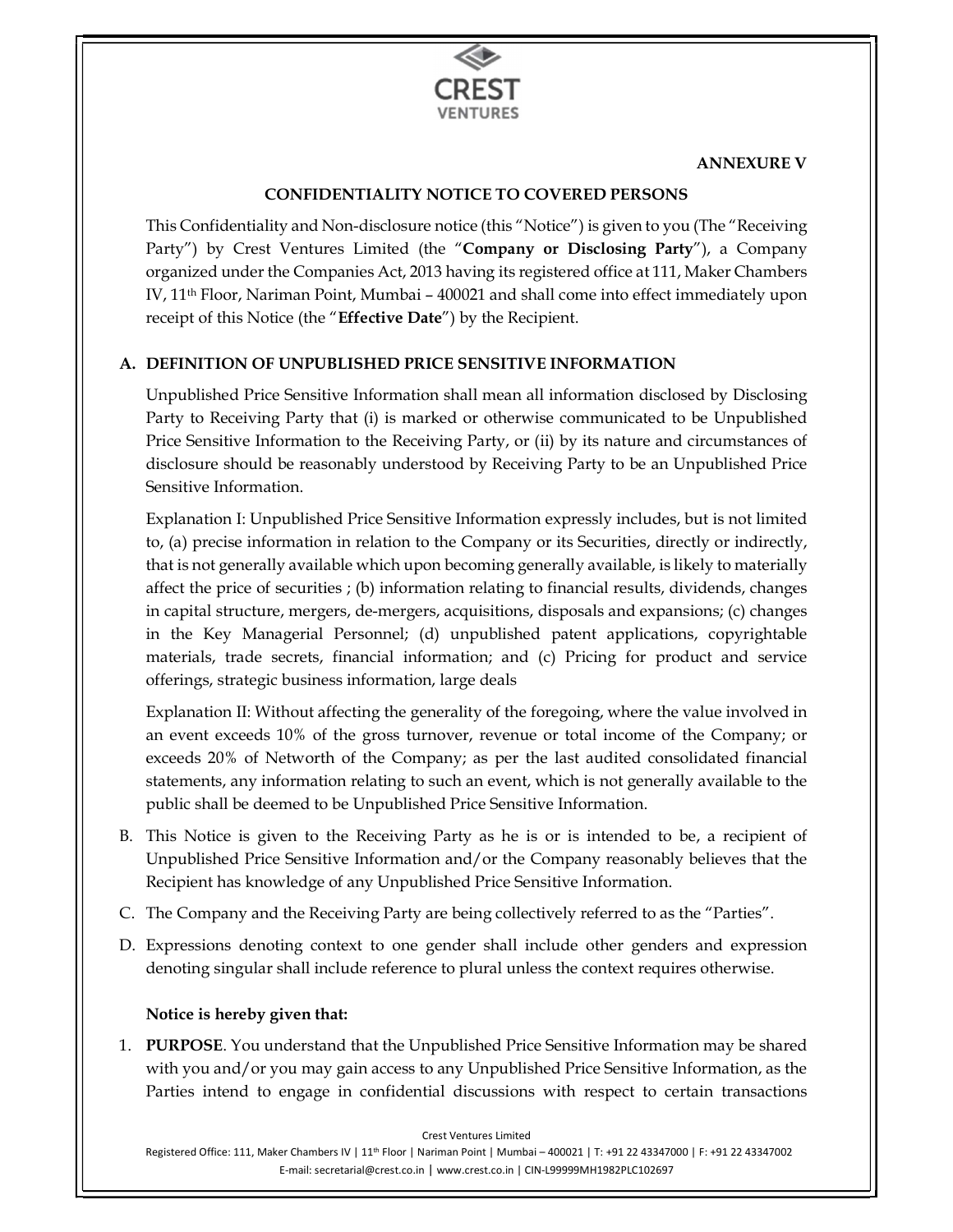

contemplated (the "Purpose") in the course of business of the Company. In the course of discussions, the Company or its affiliates, employees, officers, directors, or agents ("Representatives") may disclose ("Disclosing Party") Unpublished Price Sensitive Information.

## 2. PROTECTION AND USE.

- a) You acknowledge that the Unpublished Price Sensitive Information to be shared with you (including the Unpublished Price Sensitive Information coming to your knowledge during discussions on Purpose) is perceived by the Company to be disclosed to you strictly on a need to know basis and is in connection with the Purpose.
- b) You shall protect Unpublished Price Sensitive Information with the same care used for your own Unpublished Price Sensitive Information (and in no event less than a reasonable degree of care) and shall not use any Unpublished Price Sensitive Information except in connection with discussions and assessments related to the Purpose.
- c) You shall not share, transfer, disclose or otherwise provide access to any Unpublished Price Sensitive Information to any third party, unless Company has authorized you to do so in writing prior to such disclosure.
- d) You shall ensure that the Unpublished Price Sensitive Information shall be handled by you on a need to know basis and no Unpublished Price Sensitive Information shall be communicated to any person except in furtherance of legitimate purposes, performance of duties and legal obligations. Further, while sharing the Unpublished Price Sensitive Information in connection with the Purpose with other person you shall ensure that such person is aware of the duties and responsibilities as an Insider and the liability that attaches to misuse of such Unpublished Price Sensitive Information under the Crest Ventures Code of Conduct for Prevention of Insider Trading and the SEBI (Prohibition of Insider Trading) Regulations, 2015.
- e) In the event of a requirement to disclose Unpublished Price Sensitive Information, pursuant to point (d) above, in connection with the Purpose, to persons other than the Employees of the Company and its subsidiaries, you shall ensure to provide a notice of confidentiality to such persons and shall ensure that they are covered by the Minimum Standards for Code of Conduct for Intermediaries and Fiduciaries prescribed under the SEBI (Prohibition of Insider Trading) Regulations, 2015.
- f) In the event of a requirement to disclose Unpublished Price Sensitive Information, pursuant to point (d) above, in connection with the Purpose, to the Employees of the Company and its subsidiaries, you shall ensure to provide a notice of confidentiality to such Employees and shall disclose to the Compliance officer of the Company forthwith, the name of the Employees with whom the Unpublished Price Sensitive Information has been disclosed and details of the Unpublished Price Sensitive Information disclosed.

Crest Ventures Limited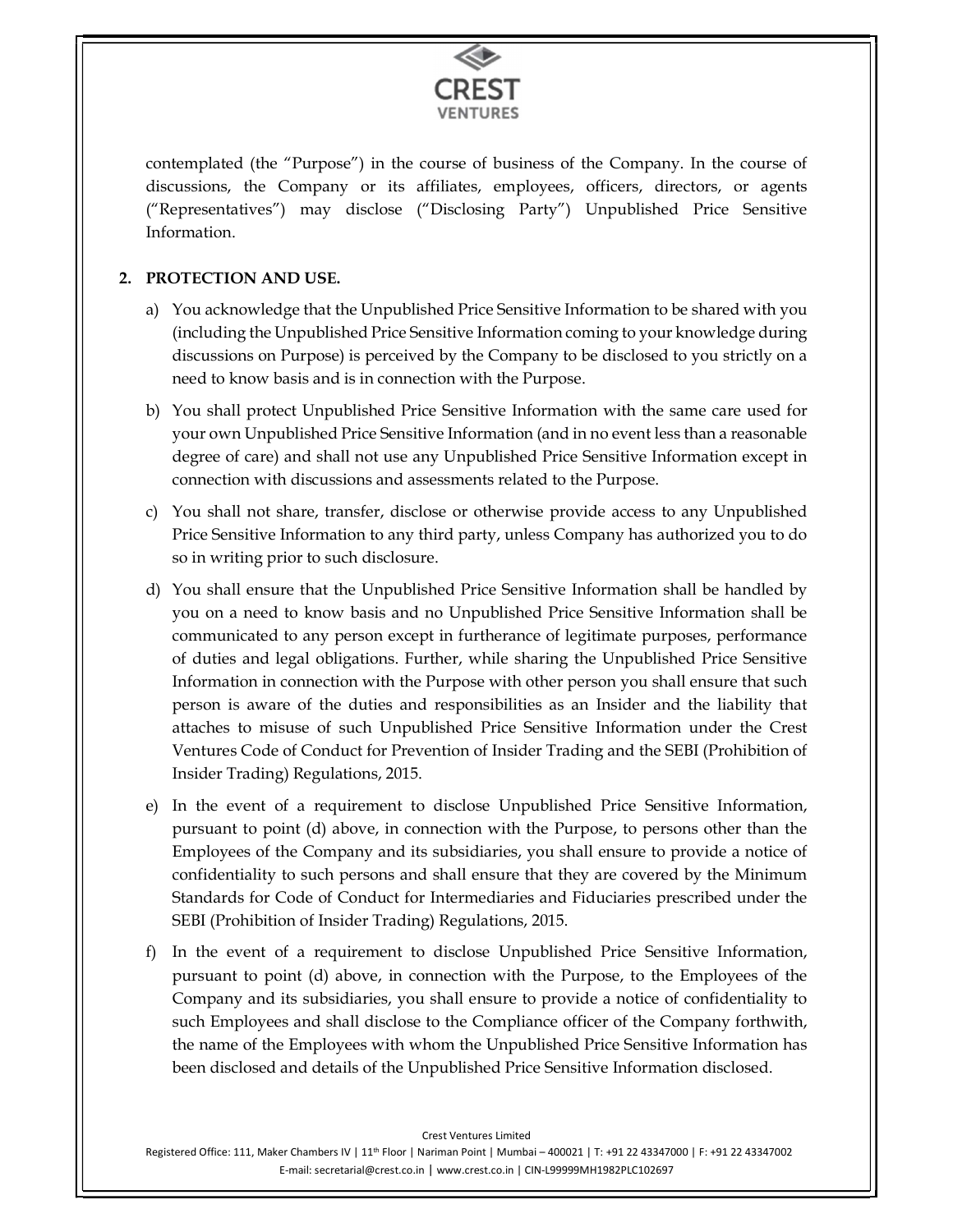

- g) You shall be fully responsible and liable for the actions of your Representatives with respect to any Unpublished Price Sensitive Information.
- h) Please note that you are deemed to be Covered Person under the Crest Ventures Code of Conduct for Prevention of Insider Trading from time you are aware of the Unpublished Price Sensitive Information and shall remain to be a Covered Person until expiry of 48 hours of such Unpublished Price Sensitive Information is made public or the time till the transaction loses it commercial relevance, whichever is earlier.
- i) You and your relatives shall not, directly or indirectly, trade or counsel to any other person to trade in the Company Securities until you are a Covered Person.
- 3. EXCLUSIONS: The Receiving Party's obligations are excused to the extent that the Unpublished Price Sensitive Information: (a) is or becomes generally publicly known through no fault or breach by Receiving Party; (b) is required to be disclosed by law, subject to section 4 (Compelled Disclosure) below.
- 4. COMPELLED DISCLOSURE. If Receiving Party is required by law to disclose any Unpublished Price Sensitive Information, Receiving Party shall (unless prohibited by law) provide Disclosing Party with written notice thereof so that Disclosing Party may seek a protective order or other appropriate remedy. Disclosing Party shall have the right to defend such action in lieu of and on behalf of Receiving Party. Receiving Party shall furnish only that portion of the Unpublished Price Sensitive Information that is necessary in order to comply with such legal obligation.
- 5. COMPLIANCE WITH LAWS. you agree to comply with all applicable laws with respect to any Unpublished Price Sensitive Information, including without limitation to SEBI (Prohibition of Insider Trading) Regulations, 2015.
- 6. OWNERSHIP. You understand that all Unpublished Price Sensitive Information is the exclusive property of Disclosing Party. Nothing herein shall be deemed or construed to grant to Receiving Party any rights, licenses, or permissions with respect to any Unpublished Price Sensitive Information.

#### 7. RETURN OR DESTRUCTION OF UNPUBLISHED PRICE SENSITIVE INFORMATION.

You agree that upon the Company's request, you shall return or securely destroy all copies of any Unpublished Price Sensitive Information, disclosed for the Purpose. You shall not retain any Unpublished Price Sensitive Information except (i) as required by applicable law, or (ii) as archived solely according to the Receiving Party's data recovery and security policies; in each case, provided that the confidentiality obligations of this Notice will continue to apply to such Unpublished Price Sensitive Information in perpetuity.

#### Crest Ventures Limited